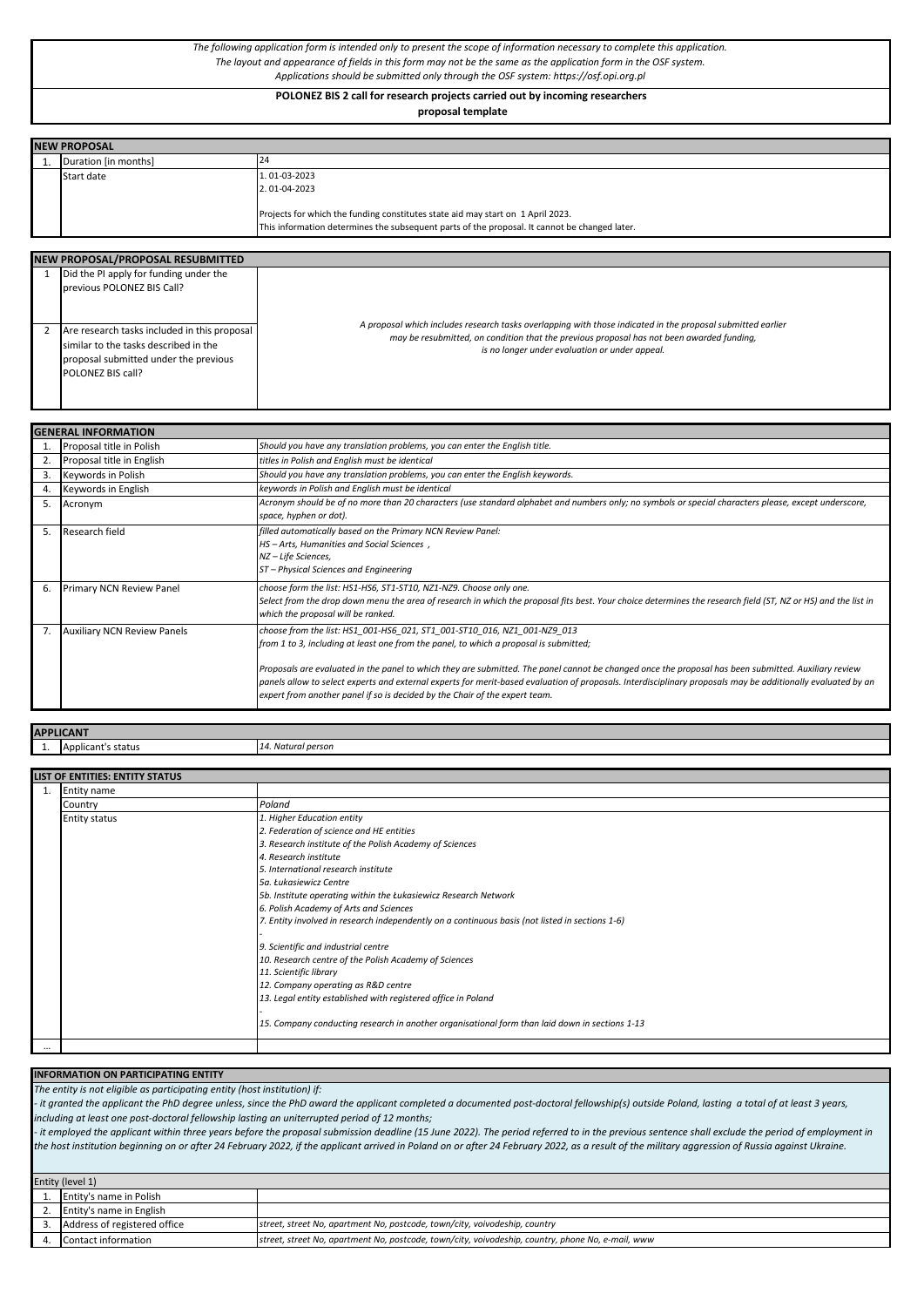| 5.               | ePUAP                                                                                                                                                                                                | Electronic delivery box ESP (ePUAP)<br>Correspondence concerning the proposal, including the funding decision, shall be sent to the Electronic Delivery Box address. ESP (ePUAP).<br>address shall be as follows: /user ID/ESP name                                                                                                                                                                                                                                                                                                                                                                                                                                                                                                                                                                                                                                                                                                                                                                                                                                                                                                                                                                                                                                                                                                                                                                                                                                                                        |
|------------------|------------------------------------------------------------------------------------------------------------------------------------------------------------------------------------------------------|------------------------------------------------------------------------------------------------------------------------------------------------------------------------------------------------------------------------------------------------------------------------------------------------------------------------------------------------------------------------------------------------------------------------------------------------------------------------------------------------------------------------------------------------------------------------------------------------------------------------------------------------------------------------------------------------------------------------------------------------------------------------------------------------------------------------------------------------------------------------------------------------------------------------------------------------------------------------------------------------------------------------------------------------------------------------------------------------------------------------------------------------------------------------------------------------------------------------------------------------------------------------------------------------------------------------------------------------------------------------------------------------------------------------------------------------------------------------------------------------------------|
| 6.               | Does the entity belong to the public<br>finances sector? (YES/NO)                                                                                                                                    |                                                                                                                                                                                                                                                                                                                                                                                                                                                                                                                                                                                                                                                                                                                                                                                                                                                                                                                                                                                                                                                                                                                                                                                                                                                                                                                                                                                                                                                                                                            |
| 7.               | If YES, classification of entities according to<br>the Act on Public Finances                                                                                                                        | 1. Public authorities, including government administration authorities, state control and law protection authorities as well as courts and tribunals<br>2. Local government units and their associations<br>2.a Metropolitan associations<br>3. Budgetary units<br>4. Local government budgetary enterprises<br>5. Executive agencies<br>6. Public sector entrprises<br>7. Special purpose state funds<br>8. Polish Social Insurance Institution (ZUS) and funds under its management, as well as the Agricultural<br>Social Insurance Fund (KRUS) and funds managed by its President<br>9. Polish National Health Fund (NFZ)<br>10.a Independent public health care centres, self-governing independent public health care centres<br>10.b Independent public health care centres, other independent public health care centres<br>11. Public higher education (HE) institutions<br>12. Polish Academy of Sciences and its orgaisational units<br>13.a Cultural institutions financed by state or local government, cultural institutions financed by state, financed by local authority<br>13.b Cultural institutions financed by state or local government, cultural institutions financed by local authority<br>14. Other legal entities financed by state or local government, established pursuant to other acts to perform public tasks, with the exception of entrprises,<br>research institutes, institutes operating within the Łukasiewicz Research Network, banks and commercial law companies |
| 8.               | Is the entity under receivership, in<br>liquidation or subject to bankruptcy<br>proceedings? (YES/NO)                                                                                                | an entity being under receivership, in liquidation or subject to bankruptcy proceedings cannot be the applicant nor the participating entity                                                                                                                                                                                                                                                                                                                                                                                                                                                                                                                                                                                                                                                                                                                                                                                                                                                                                                                                                                                                                                                                                                                                                                                                                                                                                                                                                               |
| 9.               | Does the entity receive any operating<br>support for research? (YES/NO)                                                                                                                              |                                                                                                                                                                                                                                                                                                                                                                                                                                                                                                                                                                                                                                                                                                                                                                                                                                                                                                                                                                                                                                                                                                                                                                                                                                                                                                                                                                                                                                                                                                            |
| 10.              | If NO, information on research carried out<br>over the last 2 years, together with a list of<br>publications and information on research<br>equipment crucial to research activities [in<br>English] | PDF file, electronic signature* of the authorised representative of the entity (applicant) or scan of the signed document required                                                                                                                                                                                                                                                                                                                                                                                                                                                                                                                                                                                                                                                                                                                                                                                                                                                                                                                                                                                                                                                                                                                                                                                                                                                                                                                                                                         |
| 11.              | Head of the entity / authorised<br>representative                                                                                                                                                    | professional title / academic degree, name, surname, position                                                                                                                                                                                                                                                                                                                                                                                                                                                                                                                                                                                                                                                                                                                                                                                                                                                                                                                                                                                                                                                                                                                                                                                                                                                                                                                                                                                                                                              |
| 12.              | NIP (tax identification number), REGON<br>(statistical identification number) and KRS<br>(court register number)                                                                                     | <b>KRS</b> - optional                                                                                                                                                                                                                                                                                                                                                                                                                                                                                                                                                                                                                                                                                                                                                                                                                                                                                                                                                                                                                                                                                                                                                                                                                                                                                                                                                                                                                                                                                      |
|                  | Entity (level 2) (if applicable)                                                                                                                                                                     |                                                                                                                                                                                                                                                                                                                                                                                                                                                                                                                                                                                                                                                                                                                                                                                                                                                                                                                                                                                                                                                                                                                                                                                                                                                                                                                                                                                                                                                                                                            |
|                  | 1. Entity's name in Polish                                                                                                                                                                           |                                                                                                                                                                                                                                                                                                                                                                                                                                                                                                                                                                                                                                                                                                                                                                                                                                                                                                                                                                                                                                                                                                                                                                                                                                                                                                                                                                                                                                                                                                            |
| 2.               | Entity's name in English                                                                                                                                                                             |                                                                                                                                                                                                                                                                                                                                                                                                                                                                                                                                                                                                                                                                                                                                                                                                                                                                                                                                                                                                                                                                                                                                                                                                                                                                                                                                                                                                                                                                                                            |
| 3.               | Legal address                                                                                                                                                                                        | street, street No, apartment No, postcode, town/city, voivodeship, country                                                                                                                                                                                                                                                                                                                                                                                                                                                                                                                                                                                                                                                                                                                                                                                                                                                                                                                                                                                                                                                                                                                                                                                                                                                                                                                                                                                                                                 |
| $\overline{4}$ . | Contact information                                                                                                                                                                                  | phone No, e-mail, www                                                                                                                                                                                                                                                                                                                                                                                                                                                                                                                                                                                                                                                                                                                                                                                                                                                                                                                                                                                                                                                                                                                                                                                                                                                                                                                                                                                                                                                                                      |

# **Host Institution Capacity Form**

The Host Institution Capacity Form must be written in English, according to the template provided in the OSF system and call documentation.

The form must be delivered as PDF file (up to 10 MB).

Text limit: 5 pages, A4.

Recommended formatting: top-bottom margins: 1.5 cm, left-right margins: 2 cm, font: Times New Roman or equivalent, font size: at least 11, line spacing: single.

Attach a document signed by hand and scanned OR signed with an electronic signature\* in the PAdES format.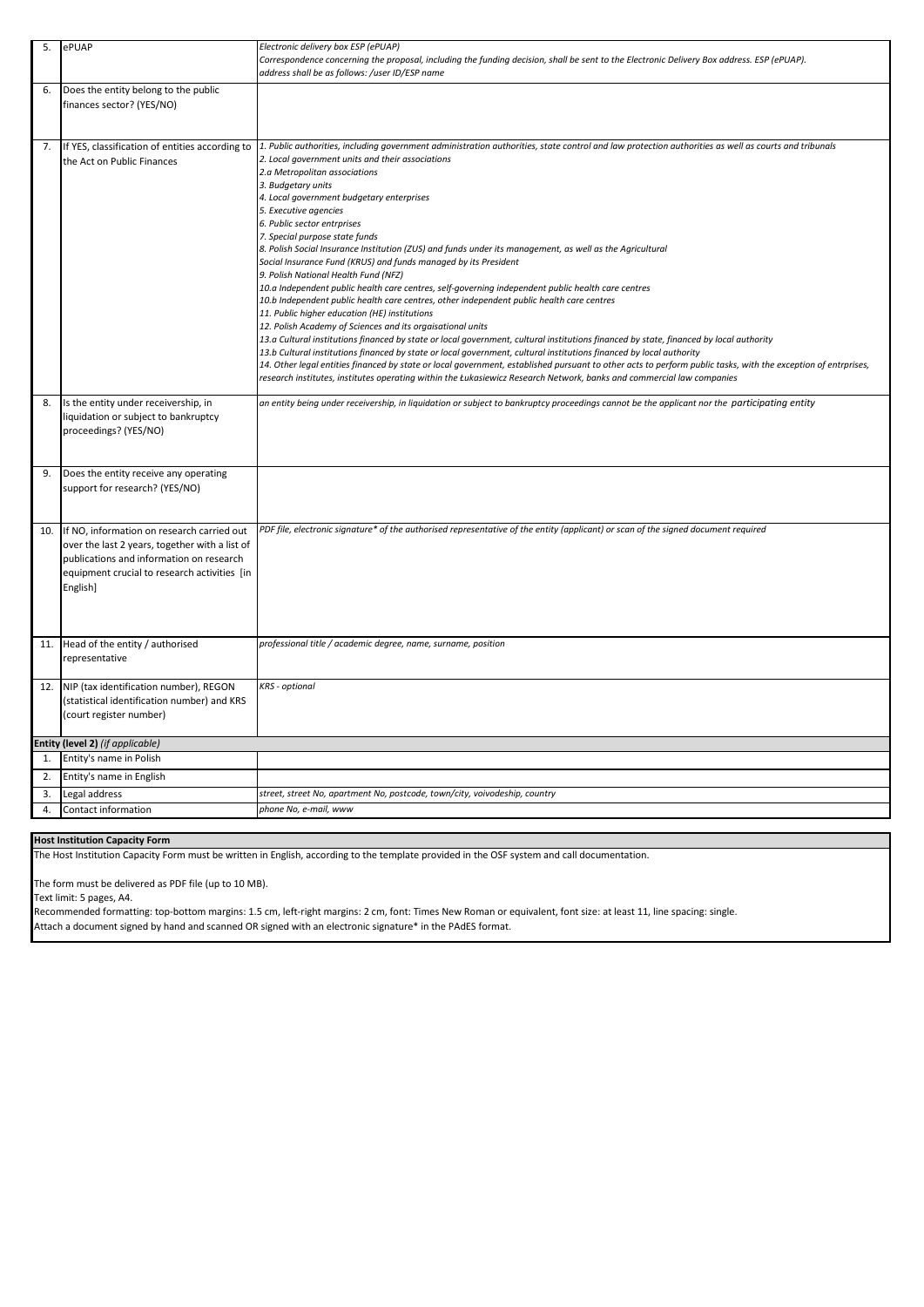|     |                                                                                                                                                                                                                                                                                                                      | <b>STATE AID</b> (in the case of state aid, all documents must bear a qualified electronic signature** in the PAdES format)                           |  |  |
|-----|----------------------------------------------------------------------------------------------------------------------------------------------------------------------------------------------------------------------------------------------------------------------------------------------------------------------|-------------------------------------------------------------------------------------------------------------------------------------------------------|--|--|
| 1.  | aid? (YES/NO)                                                                                                                                                                                                                                                                                                        | Does the requested funding costitute state state aid rules available in the OSF system and call announcement                                          |  |  |
| 2.  | Declaration: PI and authorised<br>representatives of the institution are<br>familiar with the state aid rules                                                                                                                                                                                                        | also for projects for which funding does not constitute state aid                                                                                     |  |  |
|     | Only for projects, for which the funding constitutes state aid:                                                                                                                                                                                                                                                      |                                                                                                                                                       |  |  |
| 3.  | Start date                                                                                                                                                                                                                                                                                                           | Filled automatically.<br>Projects for which funding constitutes state aid may start on 1 April 2023. At this point, the start date cannot be altered. |  |  |
| 4.  | End date                                                                                                                                                                                                                                                                                                             | filled automatically based on the start date                                                                                                          |  |  |
| 5.  | Place                                                                                                                                                                                                                                                                                                                |                                                                                                                                                       |  |  |
| 6.  | Company size                                                                                                                                                                                                                                                                                                         | micro/small/medium/large                                                                                                                              |  |  |
| 7.  | Is the project carried out in cooperation<br>with a research organisation, as defined in<br>Article 2 (83) Commission Regulation (EU)<br>No 651/2014 of 17 June 2014 declaring<br>certain categories of aid compatible with<br>the internal market in application of Articles<br>107 and 108 of the Treaty? (YES/NO) |                                                                                                                                                       |  |  |
| 8.  | Information given when applying for aid<br>other than aid in agricultural or fisheries<br>sector, de minimis aid or de minimis aid in<br>agricultural or fisheries sector (Attachment<br>1 to the Council of Ministers' Regulation of<br>29 March 2010, Journal of Laws 2010,<br>number 53 item 312, as amended)     | specimen document available in the OSF system and call announcement<br>attach the document in a PDF format bearing a qualified electronic signature** |  |  |
| 9.  | If medium or large is chosen in item 6:<br>Financial statements for the past 3 financial<br>years, prepared pursuant to the Accounting<br>Act                                                                                                                                                                        | attach the document in a PDF format bearing a qualified electronic signature**                                                                        |  |  |
| 10. | Declaration that the company does not<br>receive state aid to cover the requested<br>eligible costs                                                                                                                                                                                                                  | specimen document available in the OSF system and call announcement<br>attach the document in a PDF format bearing a qualified electronic signature** |  |  |
| 11. | Declaration on the eligibility of VAT tax<br>(template)                                                                                                                                                                                                                                                              | specimen document available in the OSF system and call announcement<br>attach the document in a PDF format bearing a qualified electronic signature** |  |  |
| 12. | Declaration that no circumstances exist to<br>exclude granting of the state aid to cover<br>the project costs (template)                                                                                                                                                                                             | specimen document available in the OSF system and call announcement<br>attach the document in a PDF format bearing a qualified electronic signature** |  |  |
| 13. | Information pertaining to equipment<br>depreciation costs, including depreciation<br>rates (template)                                                                                                                                                                                                                | specimen document available in the OSF system and call announcement<br>attach the document in a PDF format bearing a qualified electronic signature** |  |  |
| 14. | If "YES" is chosen in item 7:<br>Declaration that the research organisation<br>cooperating with the company does not<br>financially contribute towards the project<br>costs                                                                                                                                          | specimen document available in the OSF system and call announcement<br>attach the document in a PDF format bearing a qualified electronic signature** |  |  |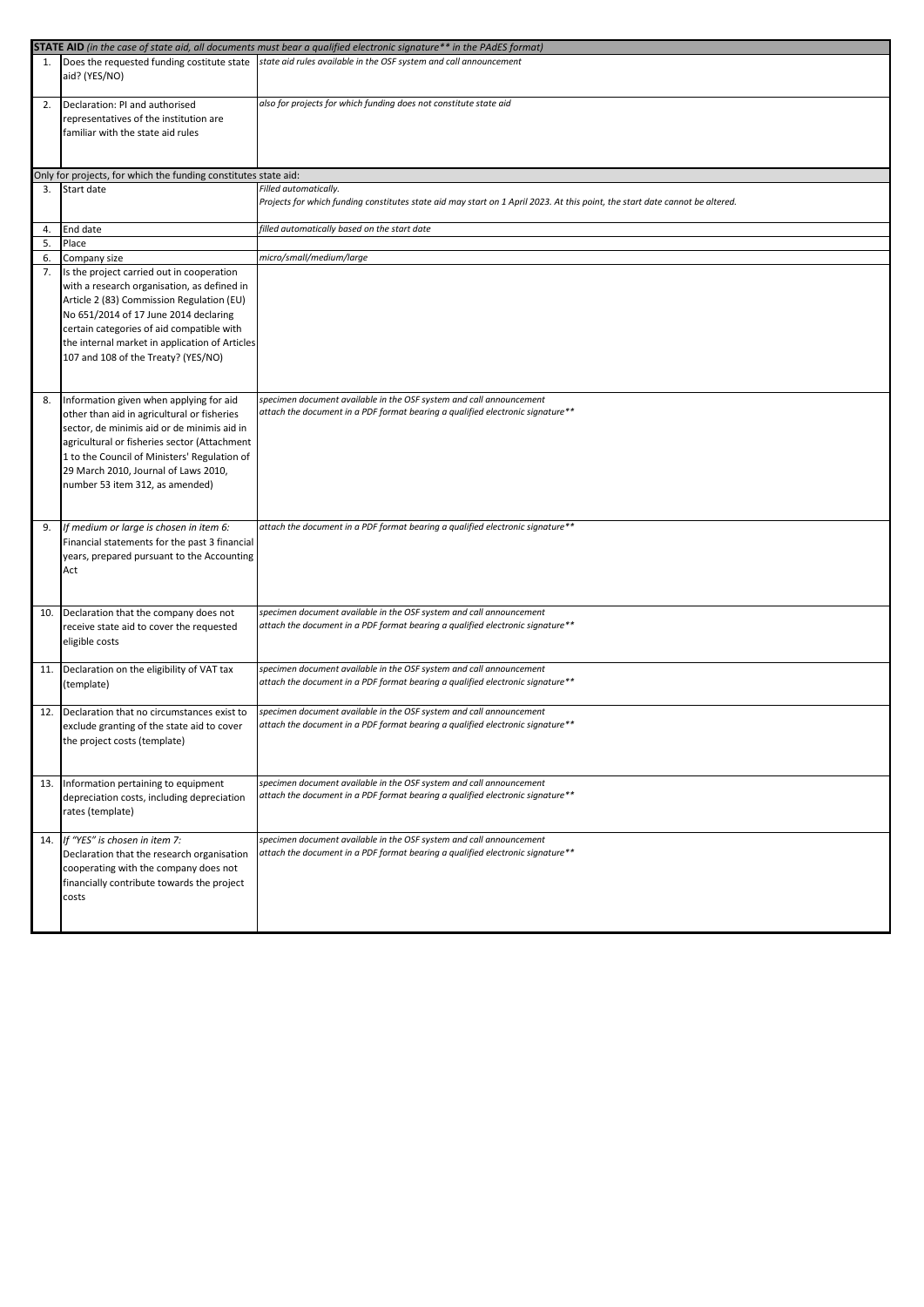|    | <b>RESEARCH TASKS</b>                                                                                                                                                                                                                       |                                                                        |  |                                          |  |
|----|---------------------------------------------------------------------------------------------------------------------------------------------------------------------------------------------------------------------------------------------|------------------------------------------------------------------------|--|------------------------------------------|--|
| No | Name of the research task in Polish                                                                                                                                                                                                         | Name of the research task in English                                   |  | <b>Entities</b>                          |  |
|    | The names of research tasks in Polish can be completed at the agreement<br>preparation stage.<br>The purchase of research equipment, participation in conferences,<br>preparation of publications, etc. are not regarded as research tasks. | the names of research tasks in Polish and English must be<br>identical |  | choose from the list of entities entered |  |
|    |                                                                                                                                                                                                                                             |                                                                        |  |                                          |  |
|    |                                                                                                                                                                                                                                             |                                                                        |  |                                          |  |

|    | <b>SIMILAR RESEARCH TASKS</b>                  |                                                                                                                                                              |  |  |  |
|----|------------------------------------------------|--------------------------------------------------------------------------------------------------------------------------------------------------------------|--|--|--|
|    |                                                |                                                                                                                                                              |  |  |  |
| 1. | Is the PI applying for funding of the          |                                                                                                                                                              |  |  |  |
|    | research tasks included in this proposal also  |                                                                                                                                                              |  |  |  |
|    | from other sources? (YES/NO)                   |                                                                                                                                                              |  |  |  |
|    |                                                |                                                                                                                                                              |  |  |  |
| 2. | List of potential funding sources              | If the answer to the question above is "YES"                                                                                                                 |  |  |  |
| 3. | Is the entity applying for funding of the      |                                                                                                                                                              |  |  |  |
|    | research tasks included in this proposal also  |                                                                                                                                                              |  |  |  |
|    | from other sources? (YES/NO)                   |                                                                                                                                                              |  |  |  |
|    |                                                |                                                                                                                                                              |  |  |  |
| 4. | List of potential funding sources              | If the answer to the question above is "YES"                                                                                                                 |  |  |  |
| 5. | Is the PI currently working on or has he/she   |                                                                                                                                                              |  |  |  |
|    | completed research tasks similar to the        |                                                                                                                                                              |  |  |  |
|    | tasks included in this proposal? (YES/NO)      |                                                                                                                                                              |  |  |  |
|    |                                                |                                                                                                                                                              |  |  |  |
| 6. | Description of similar tasks and justification | Please list below ongoing and completed research tasks, which might be deemed double funding, if this proposal is successful. The explanation should specify |  |  |  |
|    | of the need to fund them [in English]          | the differences between similar research tasks and provide justification of the need to fund the research tasks included in the proposal.                    |  |  |  |
|    |                                                |                                                                                                                                                              |  |  |  |
|    |                                                | up to 4500 characters                                                                                                                                        |  |  |  |
|    |                                                |                                                                                                                                                              |  |  |  |
|    | Authorship/co-authorship of the project        |                                                                                                                                                              |  |  |  |
| 1. | PI is the author of the project descriptions/  |                                                                                                                                                              |  |  |  |
|    | a co-author of the project descriptions        |                                                                                                                                                              |  |  |  |
| 2. | Authors of the project descriptions            | if "co-author of project descriptions" is chosen                                                                                                             |  |  |  |

## **SHORT DESCRIPTION**

Short description (up to 5 pages) **in English**, including the following information:

1) scientific goal of the project (description of the problem to be solved, research questions and hypotheses)

2) significance of the project (state of the art, justification for tackling a specific scientific problem, justification for the pioneering nature of the project, the impact of the project results on the development of th discipline);

3) concept and work plan (general work plan, specific research goals, results of preliminary research, risk analysis);<br>4) research methodology (underlying scientific methodology, methods, techniques and research tools, met project's content);

5) project literature (a reference list for publications included in the project description, with full bibliographic data).

The above-mentioned sections, including references to literature, are required. Failure to include any of them shall form grounds for rejection of the proposal on formal grounds.

The description must be uploaded in PDF format (up to 10 MB).

Text limit: 5 pages, A4.

Recommended formatting: top-bottom margins: 1.5 cm, left-right margins: 2 cm, font: Times New Roman or equivalent, font size: at least 11, line spacing: single.

## NOTE!

Experts evaluating the proposal at the first stage of merit-based evaluation have no access to the detailed project description, therefore this description should include information necessary for the project to be evaluat

# **FULL DESCRIPTION**

Detailed description (up to 15 pages) **in English**, including the following information:

1) scientific goal of the project (description of the problem to be solved, research questions and hypotheses)

2) significance of the project (state of the art, justification for tackling a specific scientific problem, justification for the pioneering nature of the project, the impact of the project results on the development of th discipline);

3) concept and work plan (general work plan, specific research goals, results of preliminary research, risk analysis);

4) research methodology (underlying scientific methodology, methods, techniques and research tools, methods of results analysis, equipment and devices to be used in research. If applicable, include the sex and/or gender di project's content);

.<br>5) project literature (a reference list for publications included in the project description, with full bibliographic data).

The above-mentioned sections, including references to literature, are required. Failure to include any of them shall form grounds for rejection of the proposal on formal grounds.

The description must be uploaded in PDF format (up to 10 MB).

Text limit: 15 pages, A4.

Recommended formatting: top-bottom margins:1.5 cm, left-right margins: 2 cm, font: Times New Roman or equivalent, font size: at least 11, line spacing: single.

## NOTE!

Experts evaluating the proposal at the second stage of merit-based evaluation have no access to the short project description, therefore this description should include information necessary for the project to be evaluated.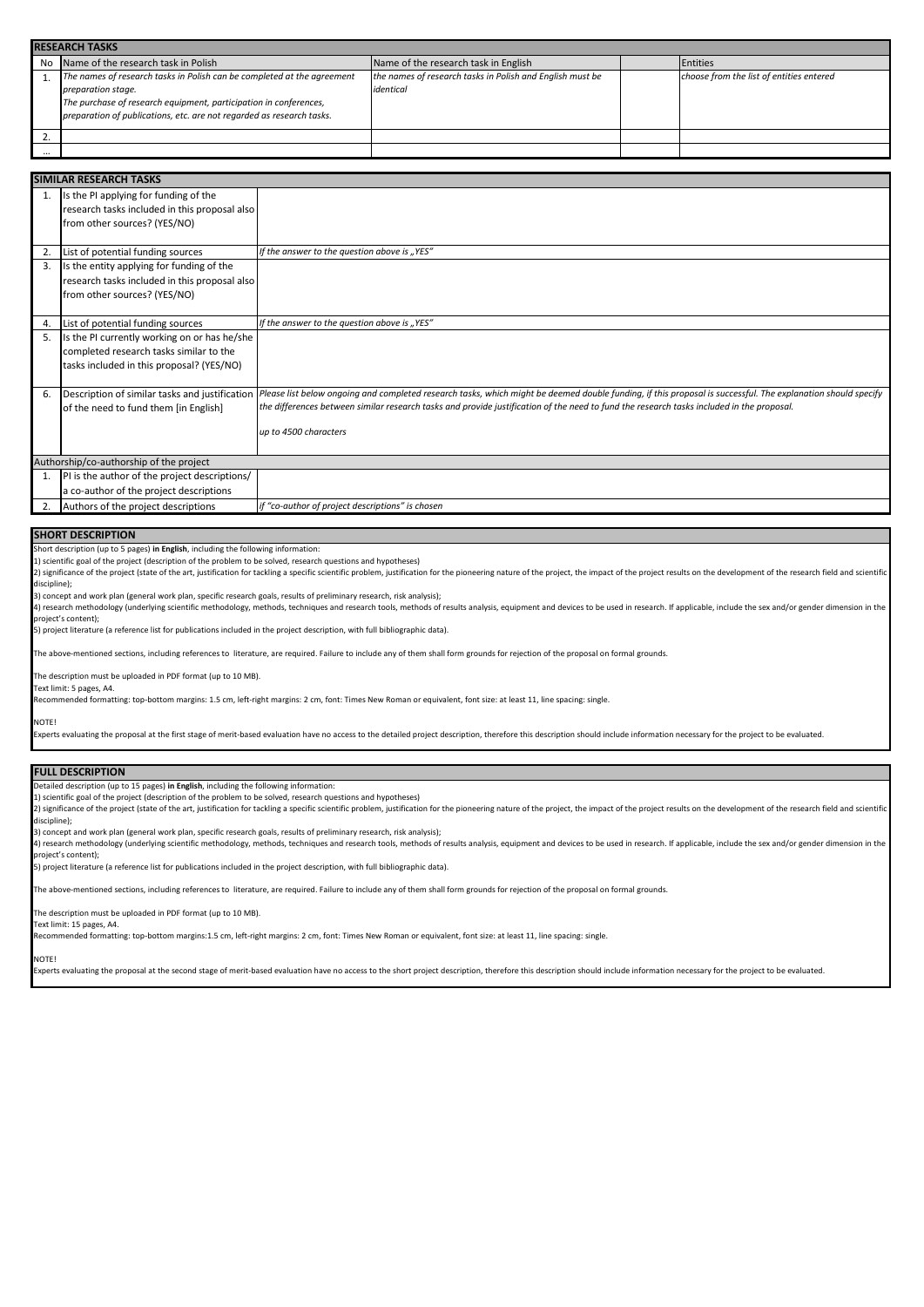|              | <b>ETHICAL ISSUES</b>                                                                                                                                                                                                         |  |  |  |
|--------------|-------------------------------------------------------------------------------------------------------------------------------------------------------------------------------------------------------------------------------|--|--|--|
|              | To be filled out in English.                                                                                                                                                                                                  |  |  |  |
|              | Before filling out the form, read the Guidelines for applicants to complete the Ethics Issues form in the research project and Code of the National Science Centre on research integrity and applying for research            |  |  |  |
|              | funding, both of which can be found in the call announcement.                                                                                                                                                                 |  |  |  |
|              | If you flagged any ethics issues in the Ethics Issues Table, describe measures taken to ensure that research is carried out in compliance with the applicable laws and best practices in the research domain. Refer to        |  |  |  |
|              | each issue separately.                                                                                                                                                                                                        |  |  |  |
| 1.           | Studies on human embryos or human embryonic and fetal tissue                                                                                                                                                                  |  |  |  |
|              | Does your research involve the use of human embryos? (YES/NO)                                                                                                                                                                 |  |  |  |
|              |                                                                                                                                                                                                                               |  |  |  |
|              |                                                                                                                                                                                                                               |  |  |  |
|              | Does your research involve the use of human embryonic or fetal tissues/cells? (YES/NO)                                                                                                                                        |  |  |  |
|              |                                                                                                                                                                                                                               |  |  |  |
|              | Does your research involve Human Embryonic Stem Cells (hESCs)? (YES/NO)                                                                                                                                                       |  |  |  |
|              |                                                                                                                                                                                                                               |  |  |  |
| 2.           | <b>Humans</b>                                                                                                                                                                                                                 |  |  |  |
|              | Does your research involve human participants? (YES/NO)                                                                                                                                                                       |  |  |  |
|              | If YES, fill in section 4.                                                                                                                                                                                                    |  |  |  |
|              |                                                                                                                                                                                                                               |  |  |  |
|              | Does your research involve physical or psychological interventions on the study participants? (YES/NO)<br>If YES, fill in section 4.                                                                                          |  |  |  |
|              |                                                                                                                                                                                                                               |  |  |  |
|              | Does your research involve processing of genetic information? (YES/NO)                                                                                                                                                        |  |  |  |
|              | If YES, fill in section 4.                                                                                                                                                                                                    |  |  |  |
|              | Is your research considered as medical experiment under the Act of 5 December 1996, the professions of doctor and dentist? (YES/NO)                                                                                           |  |  |  |
|              | If YES, fill in section 4.                                                                                                                                                                                                    |  |  |  |
|              | Does the proposed resarch include applicable non-commercial clinical trial that must be registered in Central Register of Clinical Trials (https://www.clinicaltrialsregister.eu/) under the Act of 6 September               |  |  |  |
|              | 2001 (as amended) Pharmaceutical Law or the Act of 20 May 2010 (as amended) on medical devices? (YES/NO)                                                                                                                      |  |  |  |
|              | If YES, please justify non-commercial aspect of your research and fill in section 4                                                                                                                                           |  |  |  |
| 3.           | Human cells/tissues                                                                                                                                                                                                           |  |  |  |
|              | Does your research involve human cells or tissues (other than from Human Embryos, i.e. section 1) commercially available? (YES/NO)                                                                                            |  |  |  |
|              |                                                                                                                                                                                                                               |  |  |  |
|              | Does your research involve human cells or tissues obtained within the project or from another project, laboratory or institution (non-commmercial)? (YES/NO)                                                                  |  |  |  |
|              |                                                                                                                                                                                                                               |  |  |  |
| 4.           | Personal data                                                                                                                                                                                                                 |  |  |  |
|              | Does your research involve personal data processing? (YES/NO)                                                                                                                                                                 |  |  |  |
|              |                                                                                                                                                                                                                               |  |  |  |
|              |                                                                                                                                                                                                                               |  |  |  |
|              | Does your research involve further processing of personal data (secondary use) from other sources outside the research entity? (YES/NO)                                                                                       |  |  |  |
|              |                                                                                                                                                                                                                               |  |  |  |
| 5.           | <b>Animals</b>                                                                                                                                                                                                                |  |  |  |
|              | Does your research involve vertebrate animals or cephalopods? (YES/NO)                                                                                                                                                        |  |  |  |
|              |                                                                                                                                                                                                                               |  |  |  |
|              | Does your research involve the use of animal biological specimens (e.g. blood, urine or others)? (YES/NO)                                                                                                                     |  |  |  |
|              |                                                                                                                                                                                                                               |  |  |  |
|              | Does your research involve animal cells or tissues commercially available? (YES/NO)                                                                                                                                           |  |  |  |
|              |                                                                                                                                                                                                                               |  |  |  |
| 6.           | Scientific collaboration with countries outside the European Union                                                                                                                                                            |  |  |  |
|              | In case non-EU countries are involved, do the research-related activities undertaken in these countries raise potential ethics issues? (YES/NO)                                                                               |  |  |  |
|              |                                                                                                                                                                                                                               |  |  |  |
|              | Do you plan to use local human, cultural or natural resources (e.g. animal and/or human tissue samples, genetic material, live animals, human remains, materials of historical value, endangered fauna or flora               |  |  |  |
|              | samples, etc.)? (YES/NO)                                                                                                                                                                                                      |  |  |  |
|              |                                                                                                                                                                                                                               |  |  |  |
|              | Do you plan to import or export any material from non-EU countries into the EU? (YES/NO)<br>For data imports or exports, please fill in also section 4.                                                                       |  |  |  |
|              | For imports or exports concerning human cells or tissues, fill in also section 3.                                                                                                                                             |  |  |  |
|              |                                                                                                                                                                                                                               |  |  |  |
|              | If your research involves low and/or lower middle income countries, are benefits-sharing measures foreseen? (YES/NO)                                                                                                          |  |  |  |
|              |                                                                                                                                                                                                                               |  |  |  |
|              | Could the situation in the country put the individuals taking part in the research at risk? (YES/NO)                                                                                                                          |  |  |  |
|              |                                                                                                                                                                                                                               |  |  |  |
| 7.           | Environment, Health and Safety (including genetically modified material)                                                                                                                                                      |  |  |  |
|              | Does your research involve the use of organisms and microorganisms, tissues or cells genetically modified (GMO, GMM)? (YES/NO)                                                                                                |  |  |  |
|              | For research involving animal experiments, please fill in also section 5. For research involving genetic modification of human material, please complete also section 1 or 3.                                                 |  |  |  |
|              | Does your research deal with endangered fauna and/or flora and/or protected areas? (YES/NO)                                                                                                                                   |  |  |  |
|              |                                                                                                                                                                                                                               |  |  |  |
|              | For research involving animal experiments, please fill in also section 5.                                                                                                                                                     |  |  |  |
|              | Does your research involve the use of elements that may cause harm to humans, including research staff? (YES/NO)                                                                                                              |  |  |  |
|              | For research involving human participants, please fill in also section 2.                                                                                                                                                     |  |  |  |
| 8.           | <b>Cultural heritage</b>                                                                                                                                                                                                      |  |  |  |
|              | Does the research involve the usage of cultural heritage resources, such as humans, flora, fauna, their material remains, tangible and intangible cultural achievements or sites protected due to their cultural              |  |  |  |
|              | value? (YES/NO)                                                                                                                                                                                                               |  |  |  |
| 9.           | Abuse and dual use                                                                                                                                                                                                            |  |  |  |
|              | Does your research involve dual-use items in the sense of Regulation 428/2009, or other items for which an authorisation is required? (YES/NO)                                                                                |  |  |  |
|              |                                                                                                                                                                                                                               |  |  |  |
|              | Does your research output have the potential for malevolent/criminal/terrorist abuse? (YES/NO)                                                                                                                                |  |  |  |
|              |                                                                                                                                                                                                                               |  |  |  |
|              | Description of the measures taken to ensure that the research will be carried out in compliance with the rules of good scientific practice in the given field/discipline. Information on any permissions already issued or    |  |  |  |
|              | description of how the relevant requirements will be fulfilled                                                                                                                                                                |  |  |  |
| [in English] |                                                                                                                                                                                                                               |  |  |  |
|              | up to 10 000 characters.                                                                                                                                                                                                      |  |  |  |
|              |                                                                                                                                                                                                                               |  |  |  |
|              | A detailed justification that research includes clinical trial related to a medicinal product or a medical device is of non-commercial nature                                                                                 |  |  |  |
|              | [in English]<br>up to 2500 characters                                                                                                                                                                                         |  |  |  |
|              |                                                                                                                                                                                                                               |  |  |  |
|              | I hereby declare that:                                                                                                                                                                                                        |  |  |  |
|              | - if any approvals, opinions or permits of competent authorities/committees are required for the research, I shall obtain them beforehand;                                                                                    |  |  |  |
|              | - I am aware of my obligation to provide the NCN with the approvals, opinions and permits required for the project with the annual and final reports;                                                                         |  |  |  |
|              | - I am also aware that if a research project is carried out without the required approvals, opinions and permits, there is a possibility that it will not be settled and the funds will have to be returned in their entirety |  |  |  |
| in part;     |                                                                                                                                                                                                                               |  |  |  |
|              | - in case research activities are undertaken in non-EU country/ies, I will ensure that the research conducted outside the EU is legal in at least one EU Member State.                                                        |  |  |  |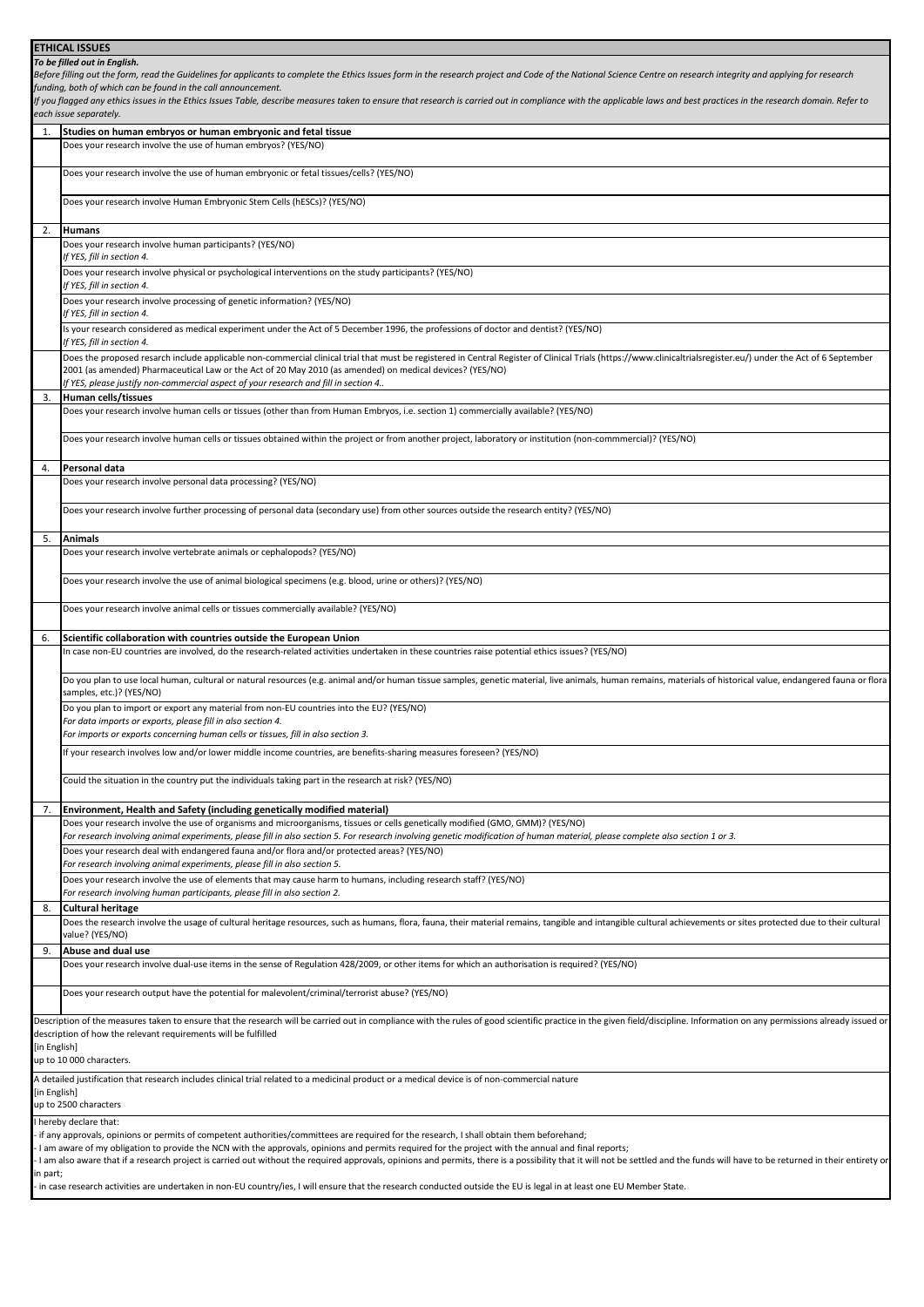The description in English, up to 4500 characters, with spaces (plain text - no formulas, no graphics), shall include the most important information on the project allowing the experts requested to review the project to asses their competencies to perform the review.

# **ABSTRACT FOR THE GENERAL PUBLIC**

The description for general public must be prepared **in English.** 

The description must be uploaded in the PDF file format (up to 10 MB).

File format: 1 page, A4.

Recommended formatting: top-bottom margins: 1.5 cm, left-right margins: 2 cm, font: Times New Roman or equivalent, font size: at least 11, interline: single.

The description should be written for general public and should include the project goal, description of research, reasons for attempting a particular research topic and substantial results expected.

Should the project qualify for funding, the description for the general public will be published on the National Science Centre's and Ośrodek Przetwarzania Informacji (OPI)'s websites alongside the information on the call's results.

## **INTERNATIONAL COOPERATION**

*To be filled out in English.*

*International cooperation means that research tasks are carried out together with investigators from foreign entities.* 

*The following are not considered international cooperation:* 

*a) participation in international conferences;* 

*b) dissemination of information on the project abroad;* 

*c) implementation of research tasks by a Polish research team abroad without the participation of investigators from foreign entities;* 

*d) cooperation with foreign researchers employed by Polish entities.*

|         | 1. Is the project carried out as international cooperation? (YES/NO)                                                                      |  |  |  |
|---------|-------------------------------------------------------------------------------------------------------------------------------------------|--|--|--|
| If YES: |                                                                                                                                           |  |  |  |
|         | Countries                                                                                                                                 |  |  |  |
|         | Enter all foreign entities involved in performing research tasks in the project. Full names of the entities must be provided.<br>Entities |  |  |  |
|         | Description of advantages of international                                                                                                |  |  |  |
|         | cooperation [in English]                                                                                                                  |  |  |  |
|         |                                                                                                                                           |  |  |  |

|           | <b>PROJECT TEAM</b>                                                                                         |                                                                      |        |                               |                                                      |  |
|-----------|-------------------------------------------------------------------------------------------------------------|----------------------------------------------------------------------|--------|-------------------------------|------------------------------------------------------|--|
| д,        | Number of team members                                                                                      |                                                                      |        |                               |                                                      |  |
| <b>No</b> | Nature of contribution to the project                                                                       | Name                                                                 | Entity | Scope of work<br>[in English] | Required professional qualifications<br>[in English] |  |
|           | Principal Investigator (PI) can be added from<br>the OPI database pursuant a PESEL number or<br>outside OPI | name and surname                                                     |        |                               |                                                      |  |
|           | Mentor<br>can be added from the OPI database pursuant a<br>PESEL number or outside OPI                      | name and surname                                                     |        |                               |                                                      |  |
| 2.        | Co-Investigator<br>Scholarship grantee/Student/PhD student                                                  | Co-Investigator 1<br>Scholarship<br>grantee/Student/PhD<br>student 1 |        |                               |                                                      |  |
| $\cdots$  |                                                                                                             |                                                                      |        |                               |                                                      |  |

|    | PRINCIPAL INVESTIGATOR (PI) - INFORMATION                                                                                                                                                                                                                                                                                                                                                     |  |  |
|----|-----------------------------------------------------------------------------------------------------------------------------------------------------------------------------------------------------------------------------------------------------------------------------------------------------------------------------------------------------------------------------------------------|--|--|
|    | Professional title/academic degree, name and surname                                                                                                                                                                                                                                                                                                                                          |  |  |
| 1. | Contribution to the project                                                                                                                                                                                                                                                                                                                                                                   |  |  |
|    | Nature of contribution to the project, entity, scope of work [in English]                                                                                                                                                                                                                                                                                                                     |  |  |
| 2. | PhD                                                                                                                                                                                                                                                                                                                                                                                           |  |  |
|    | Is the Principal Investigator a PhD holder? (YES/NO)                                                                                                                                                                                                                                                                                                                                          |  |  |
|    | If the Principal Investigator is a PhD holder:                                                                                                                                                                                                                                                                                                                                                |  |  |
|    | year of PhD award, academic branch / branch of art in Polish, academic branch / branch of art in English, academic discipline / discipline of art in Polish, academic discipline / discipline / discipline of art in English,                                                                                                                                                                 |  |  |
|    | awarded by: Entity's name in the original language [transcription to Latin], entity's name in English                                                                                                                                                                                                                                                                                         |  |  |
|    | Confirmation that the PI has been awarded a PhD                                                                                                                                                                                                                                                                                                                                               |  |  |
|    |                                                                                                                                                                                                                                                                                                                                                                                               |  |  |
|    | Please upload a copy of PhD diploma together with its translation into English or Polish if the language of the original is neither English nor Polish. In the case of persons who are subject to Council                                                                                                                                                                                     |  |  |
|    | Implementing Decision (EU) 2022/382 of 4 March 2022 establishing the existence of a mass influx of displaced persons from Ukraine within the meaning of Article 5 of Directive 2001/55/EC, and having the<br>effect of introducing temporary protection, and who cannot provide the required document, it is possible to submit letters of recommendation confirming the required experience. |  |  |
|    | The document must be uploaded as PDF file (up to 10 MB).                                                                                                                                                                                                                                                                                                                                      |  |  |
|    | If the Principal Investigator is not a PhD holder:                                                                                                                                                                                                                                                                                                                                            |  |  |
|    | Does the Principal Investigator participate in a doctoral programme? (YES/NO)                                                                                                                                                                                                                                                                                                                 |  |  |
|    | if YES: Entity's name in the original language [transcription to Latin], Entity's name name in English, country                                                                                                                                                                                                                                                                               |  |  |
|    | If the Principal Investigator doesn't participate in a doctoral programme:                                                                                                                                                                                                                                                                                                                    |  |  |
|    | Is the Principal Investigator employed as an academic teacher? (YES/NO)                                                                                                                                                                                                                                                                                                                       |  |  |
| 3. | PI's eligibility                                                                                                                                                                                                                                                                                                                                                                              |  |  |
|    | If the Principal Investigator is not a PhD holder:                                                                                                                                                                                                                                                                                                                                            |  |  |
|    | Does the PI have at least 4 years of documented full-time research experience? (YES/NO)                                                                                                                                                                                                                                                                                                       |  |  |
|    | Research experience is mandatory according to the conditions of the call.                                                                                                                                                                                                                                                                                                                     |  |  |
|    | Documents confirming a minimum of 4 years of full-time research experience                                                                                                                                                                                                                                                                                                                    |  |  |
|    | Please upload the relevant documents together with their translation into English or Polish if the language of the original is neither English nor Polish. These may include e.g. a letter signed by a                                                                                                                                                                                        |  |  |
|    | representative of the institution where research has been carried out or by a dean of the institute or faculty or the applicant's academic tutor. In the case of persons who are subject to Council Implementing                                                                                                                                                                              |  |  |
|    | Decision (EU) 2022/382 of 4 March 2022 establishing the existence of a mass influx of displaced persons from Ukraine within the meaning of Article 5 of Directive 2001/55/EC, and having the effect of                                                                                                                                                                                        |  |  |
|    | introducing temporary protection, and who cannot provide the required documents, it is possible to submit letters of recommendation confirming the required experience.                                                                                                                                                                                                                       |  |  |
|    | All documents should be merged into one PDF file before uploading.                                                                                                                                                                                                                                                                                                                            |  |  |
|    | Full-time equivalent research experience is measured from the date when the PI obtained the title/degree which would formally entitle him or her to embark on a doctorate, either in the country in which                                                                                                                                                                                     |  |  |
|    | the title/degree was obtained or in Poland.                                                                                                                                                                                                                                                                                                                                                   |  |  |
|    | NOTE!                                                                                                                                                                                                                                                                                                                                                                                         |  |  |
|    | a tafaannataa waxidad ta Abta fila. All tafaannataa waxaanaa faadka wakadda wafdka Bilaannaakanaakanaad akaakid ka taakidaa                                                                                                                                                                                                                                                                   |  |  |

Experts conducting the merit-based evaluation have no access to the information provided in this file. All information necessary for the evaluation of the PI's research track record should be included in the Academic and Research Track Record.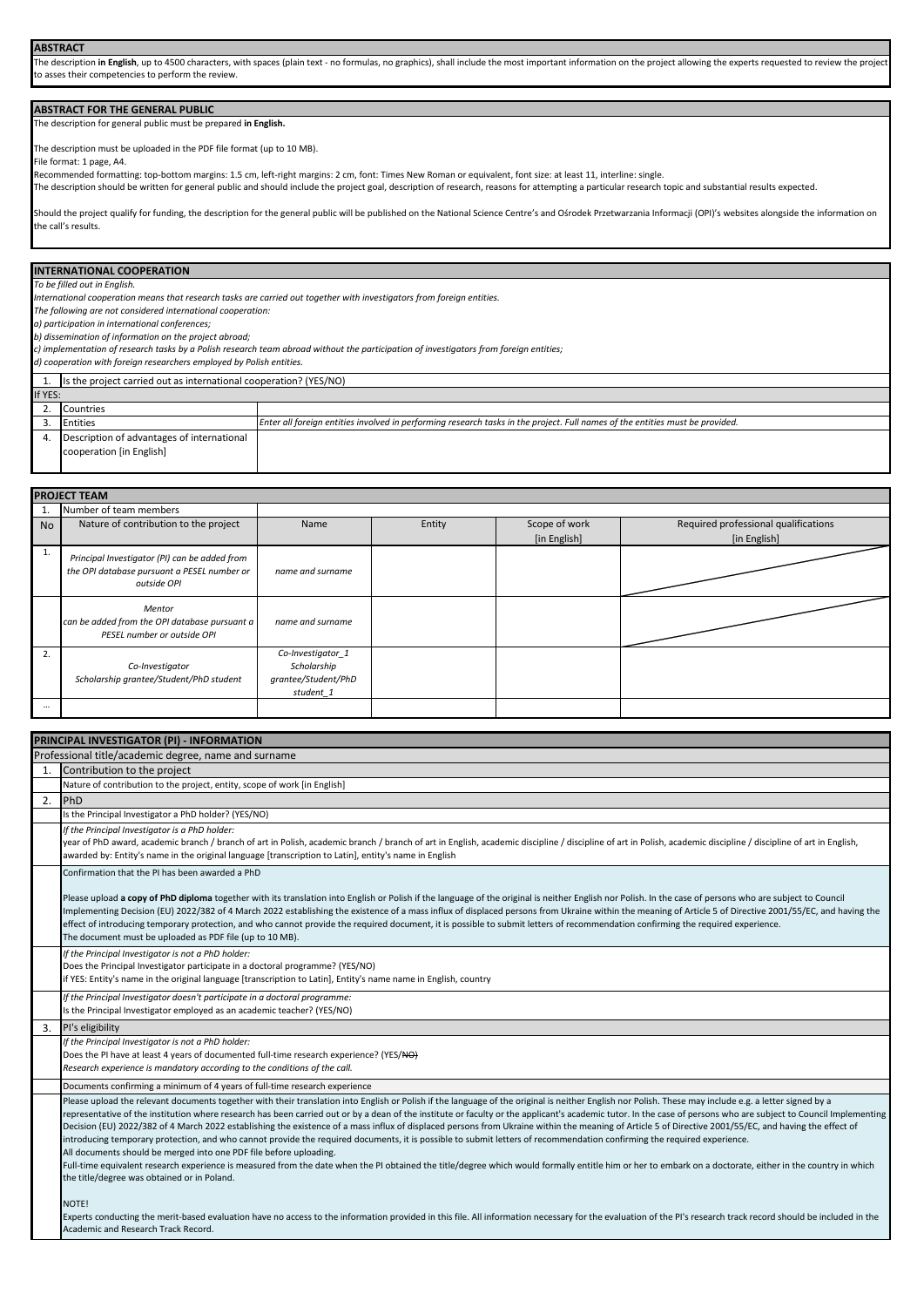|     | ( <del>YES</del> /NO)                                                                                                                                                                                                                                                                                                                                                                                                                           | Did the PI act as principal investigator in any research project carried out in a Polish institution, including projects funded by the National Science Centre, between 15 March 2019 and 14 March 2022?                                                                                                                                                                                                                                                                                       |  |  |
|-----|-------------------------------------------------------------------------------------------------------------------------------------------------------------------------------------------------------------------------------------------------------------------------------------------------------------------------------------------------------------------------------------------------------------------------------------------------|------------------------------------------------------------------------------------------------------------------------------------------------------------------------------------------------------------------------------------------------------------------------------------------------------------------------------------------------------------------------------------------------------------------------------------------------------------------------------------------------|--|--|
|     |                                                                                                                                                                                                                                                                                                                                                                                                                                                 |                                                                                                                                                                                                                                                                                                                                                                                                                                                                                                |  |  |
|     | Compliance with the eligibility criteria                                                                                                                                                                                                                                                                                                                                                                                                        | According to the conditions of the call, a researcher who has acted as principal investigator in any research project carried out in a Polish institution within the three years preceding the date of the call launch,                                                                                                                                                                                                                                                                        |  |  |
|     |                                                                                                                                                                                                                                                                                                                                                                                                                                                 | The document must be written in English, according to the template provided in the OSF system and the call documentation.                                                                                                                                                                                                                                                                                                                                                                      |  |  |
|     | The form must be uploaded as PDF file (up to 10 MB).                                                                                                                                                                                                                                                                                                                                                                                            |                                                                                                                                                                                                                                                                                                                                                                                                                                                                                                |  |  |
|     | NOTE!<br>Academic and Research Track Record.                                                                                                                                                                                                                                                                                                                                                                                                    | Experts conducting the merit-based evaluation have no access to the information provided in this file. All information necessary for the evaluation of the PI's research track record should be included in the                                                                                                                                                                                                                                                                                |  |  |
| 4.  | Information on career breaks – academic and research track record                                                                                                                                                                                                                                                                                                                                                                               |                                                                                                                                                                                                                                                                                                                                                                                                                                                                                                |  |  |
|     | One can enter information on the career breaks by selecting:<br>If this option is chosen, the following fields will appear:                                                                                                                                                                                                                                                                                                                     | I wish to enter information on career breaks allowing for the period of scientific achievements to be extended                                                                                                                                                                                                                                                                                                                                                                                 |  |  |
|     | Long-term documented career breaks (over 90 days) resulting from:<br>sickness benefits or physiotherapy benefits,<br>compulsory military service,<br>work outside of the research sector,<br>collected over a period of 10 years before the proposal submission year.                                                                                                                                                                           | time spent as part of a procedure for obtaining refugee status (under the 1951 Geneva Convention and the 1967 Protocol),<br>a stay in Poland starting on or after 24 February 2022, in the case of persons who are subject to Council implementing Decision (EU) 2022/382 of 4 March 2022 establishing the existence of a mass influx of<br>displaced persons from Ukraine within the meaning of Article 5 of Directive 2001/55/EC, and having the effect of introducing temporary protection, |  |  |
|     |                                                                                                                                                                                                                                                                                                                                                                                                                                                 | If during any period of time, career breaks resulting from concurrent reasons overlap, such period of time may be counted towards extension only once.                                                                                                                                                                                                                                                                                                                                         |  |  |
|     |                                                                                                                                                                                                                                                                                                                                                                                                                                                 | Both maternity and paternity: Parental leaves granted pursuant to the Labour Code. Number of days.                                                                                                                                                                                                                                                                                                                                                                                             |  |  |
|     | For maternity only:                                                                                                                                                                                                                                                                                                                                                                                                                             |                                                                                                                                                                                                                                                                                                                                                                                                                                                                                                |  |  |
|     | Children born/adopted. Number of children.                                                                                                                                                                                                                                                                                                                                                                                                      |                                                                                                                                                                                                                                                                                                                                                                                                                                                                                                |  |  |
|     | The period may be extended by 18 months for every child born or adopted.<br>for her career break.                                                                                                                                                                                                                                                                                                                                               | If the number of children is quoted as well as the number of days of parental leave granted pursuant to the Labour Code, the system will choose whichever option is more advantageous for the PI to account                                                                                                                                                                                                                                                                                    |  |  |
| 5.  |                                                                                                                                                                                                                                                                                                                                                                                                                                                 | Young researcher (this section will only appear if according to the year of doctoral degree conferment it cannot be clearly determined whether or not the PI is a young researcher for the purposes of the                                                                                                                                                                                                                                                                                     |  |  |
|     | statutory definition)                                                                                                                                                                                                                                                                                                                                                                                                                           | Please help us to establish whether the PI fulfils the criterion of a young researcher. The information below is for statistical purposes only and shall not affect the eligibility for the call or any part of the proposal f                                                                                                                                                                                                                                                                 |  |  |
|     |                                                                                                                                                                                                                                                                                                                                                                                                                                                 |                                                                                                                                                                                                                                                                                                                                                                                                                                                                                                |  |  |
|     | PhD date                                                                                                                                                                                                                                                                                                                                                                                                                                        |                                                                                                                                                                                                                                                                                                                                                                                                                                                                                                |  |  |
|     | One can enter information on the career breaks by selecting:                                                                                                                                                                                                                                                                                                                                                                                    | I wish to include information on PI's career breaks within 7 years after being awarded a doctorate                                                                                                                                                                                                                                                                                                                                                                                             |  |  |
|     | If this option is chosen, the following fields will appear:                                                                                                                                                                                                                                                                                                                                                                                     |                                                                                                                                                                                                                                                                                                                                                                                                                                                                                                |  |  |
|     | of days.                                                                                                                                                                                                                                                                                                                                                                                                                                        | Career breaks on account of maternity leave, adoption leave, paternity leave or parental leave granted pursuant to the Labour Code of 26 June 1974, or maternity allowance or parental allowance or sickness<br>benefit or rehabilitation benefit collected on account of unfitness for work, including any caused by a health condition requiring physiotherapy within 7 years after being awarded a doctorate. Total number                                                                  |  |  |
| 6.  | Academic disciplines                                                                                                                                                                                                                                                                                                                                                                                                                            |                                                                                                                                                                                                                                                                                                                                                                                                                                                                                                |  |  |
|     |                                                                                                                                                                                                                                                                                                                                                                                                                                                 | The main academic discipline (according to the classification of the Ministry of Science and Higher Education)<br>One can enter up to two academic disciplines; if two academic disciplines are entered, specify the main discipline                                                                                                                                                                                                                                                           |  |  |
| 7.  | Personal data                                                                                                                                                                                                                                                                                                                                                                                                                                   |                                                                                                                                                                                                                                                                                                                                                                                                                                                                                                |  |  |
|     |                                                                                                                                                                                                                                                                                                                                                                                                                                                 | name, middlename, surname, previous surname, professional title/academic degree, PESEL (if any), date of birth, citizenship, gender                                                                                                                                                                                                                                                                                                                                                            |  |  |
| 8.  | Contact information<br>phone No, e-mail, electronic delivery box ESP (ePUAP)                                                                                                                                                                                                                                                                                                                                                                    |                                                                                                                                                                                                                                                                                                                                                                                                                                                                                                |  |  |
|     |                                                                                                                                                                                                                                                                                                                                                                                                                                                 | Correspondence concerning the proposal, including the funding decision, shall be sent to the Electronic Delivery Box address.                                                                                                                                                                                                                                                                                                                                                                  |  |  |
| 9.  | Home address, correspondence address (if different from home address)                                                                                                                                                                                                                                                                                                                                                                           |                                                                                                                                                                                                                                                                                                                                                                                                                                                                                                |  |  |
| 10. | street, street No, apartment No, postcode, town/city, voivodeship, country<br>Researcher's electronic identifier                                                                                                                                                                                                                                                                                                                                |                                                                                                                                                                                                                                                                                                                                                                                                                                                                                                |  |  |
|     | optional, ORCID system identifier (www.orcid.org)                                                                                                                                                                                                                                                                                                                                                                                               |                                                                                                                                                                                                                                                                                                                                                                                                                                                                                                |  |  |
| 11. | Employment                                                                                                                                                                                                                                                                                                                                                                                                                                      |                                                                                                                                                                                                                                                                                                                                                                                                                                                                                                |  |  |
|     | entity's name and position in English / not currently employed                                                                                                                                                                                                                                                                                                                                                                                  |                                                                                                                                                                                                                                                                                                                                                                                                                                                                                                |  |  |
|     | PRINCIPAL INVESTIGATOR ACADEMIC AND RESEARCH TRACK RECORD [in English]                                                                                                                                                                                                                                                                                                                                                                          |                                                                                                                                                                                                                                                                                                                                                                                                                                                                                                |  |  |
|     |                                                                                                                                                                                                                                                                                                                                                                                                                                                 | Before filling out the tab, read the POLONEZ BIS Guide for Applicants. Experts and reviewers will use the information provided below to evaluate the PI's academic and research career track. All information necessary                                                                                                                                                                                                                                                                        |  |  |
| 1.  | and relevant for such evaluation should be included here.<br>Academic and Research Career [in English]                                                                                                                                                                                                                                                                                                                                          |                                                                                                                                                                                                                                                                                                                                                                                                                                                                                                |  |  |
|     | Academic and Research Track Record [in English]                                                                                                                                                                                                                                                                                                                                                                                                 |                                                                                                                                                                                                                                                                                                                                                                                                                                                                                                |  |  |
|     | information on academic degrees/ titles: date degree/ title conferred, institution, discipline;<br>academic career: start date – end date, institution, position<br>up to 1500 characters                                                                                                                                                                                                                                                       |                                                                                                                                                                                                                                                                                                                                                                                                                                                                                                |  |  |
| 2.  | <b>Publication Record</b>                                                                                                                                                                                                                                                                                                                                                                                                                       |                                                                                                                                                                                                                                                                                                                                                                                                                                                                                                |  |  |
|     | 1-10 most important papers published or accepted for publication (letter of acceptance required) in the proposal submission year or over the period of 10 years prior to the proposal submission year. 1 to 3<br>most important papers presented above must be attached as PDF files. For monographs attach a file with at least the title page, copyright page, contents and a selection of fragments containing the author's<br>chief theses. |                                                                                                                                                                                                                                                                                                                                                                                                                                                                                                |  |  |
|     | For research in art, 1-10 most important papers published or accepted for publication (letter of acceptance required) or artistic achievements and achievements in research in art in the proposal submission<br>year or over the period of 10 years prior to the proposal submission year. Annex 1-3 most important publications (if any) as PDF files.                                                                                        |                                                                                                                                                                                                                                                                                                                                                                                                                                                                                                |  |  |
|     | The period of 10 years shall be extended by any career breaks specified in the form.                                                                                                                                                                                                                                                                                                                                                            |                                                                                                                                                                                                                                                                                                                                                                                                                                                                                                |  |  |
|     |                                                                                                                                                                                                                                                                                                                                                                                                                                                 | Authors, title in the original publication language [with translation into English], journal, monograph title in the original publication language, year of publication, publisher, place of publication,                                                                                                                                                                                                                                                                                      |  |  |
|     | PDF file                                                                                                                                                                                                                                                                                                                                                                                                                                        | volume/issue, pages, ISBN/ISSN, editors, open access (YES/NO), total number of citations without self-citations, publication status (published/accepted for publication), DOI Number<br>1-3 files                                                                                                                                                                                                                                                                                              |  |  |
|     |                                                                                                                                                                                                                                                                                                                                                                                                                                                 |                                                                                                                                                                                                                                                                                                                                                                                                                                                                                                |  |  |
|     | Letter of acceptance                                                                                                                                                                                                                                                                                                                                                                                                                            | if publication status: accepted for publication<br>PDF file                                                                                                                                                                                                                                                                                                                                                                                                                                    |  |  |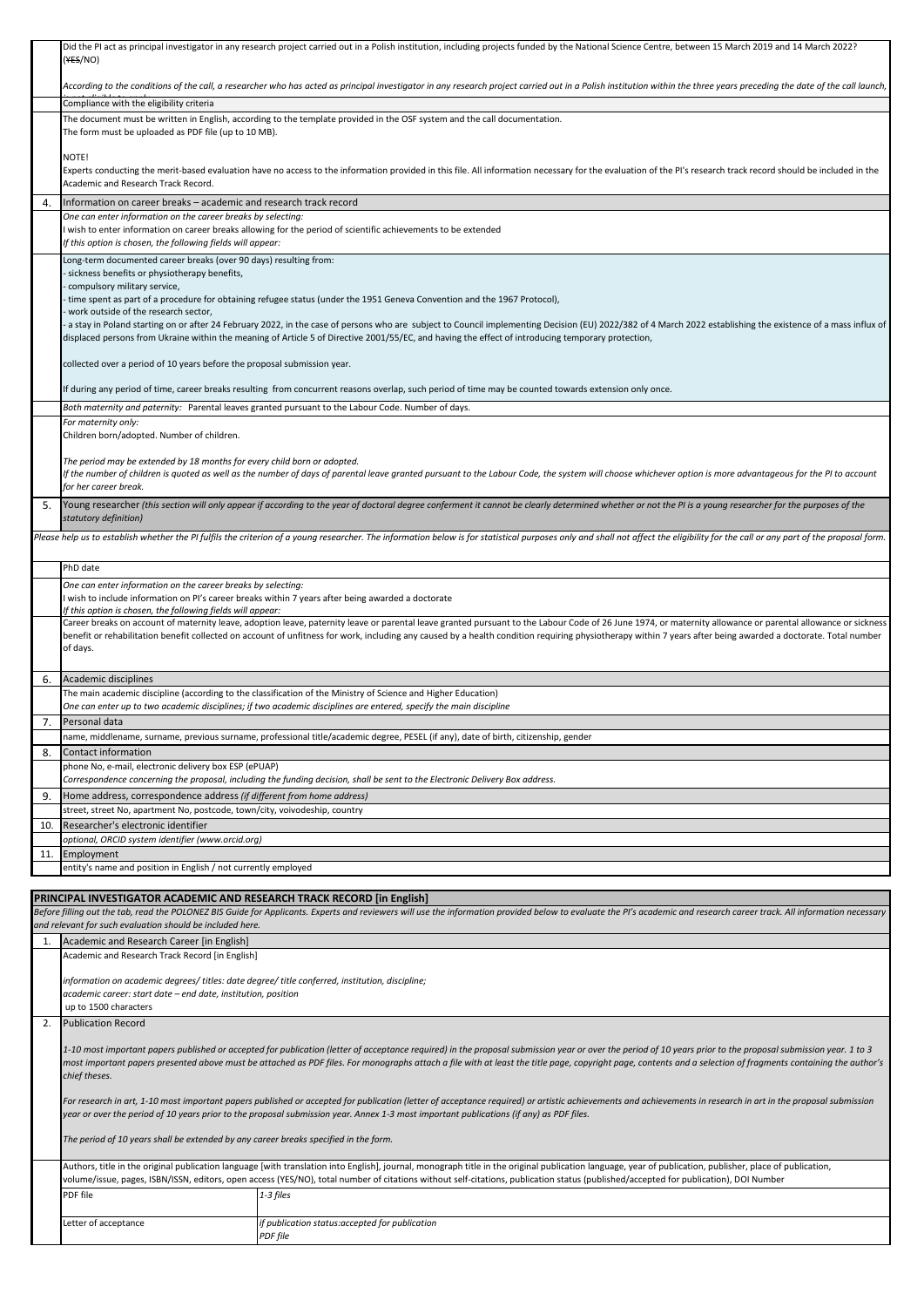|     | For research in art.                                                                                                                                                                                                                                                                                                                                                                                                                                                                                                                                  |
|-----|-------------------------------------------------------------------------------------------------------------------------------------------------------------------------------------------------------------------------------------------------------------------------------------------------------------------------------------------------------------------------------------------------------------------------------------------------------------------------------------------------------------------------------------------------------|
|     | Description of up to 10 of the most important artistic achievements and achievements in research in art (in the proposal submission year or over the period of 10 years prior to the proposal submission year)<br>with a nationwide or international impact, e.g. authoring and publishing a work of art (a musical score, a record), directing a film, a play, an opera, playing a lead role, authoring an individual exhibition,<br>actively participating in a festival with an international impact, directing an international artistic venture. |
|     | Optional.                                                                                                                                                                                                                                                                                                                                                                                                                                                                                                                                             |
|     | The period of 10 years shall be extended by any career breaks specified in the form.                                                                                                                                                                                                                                                                                                                                                                                                                                                                  |
|     | Title/name, year, description                                                                                                                                                                                                                                                                                                                                                                                                                                                                                                                         |
| 4.  | Information of research project management or other funding awarded under NCN calls [in English]<br>Title, registration number, source(s) of funding, name of the call, amount of funding, currency, entity's name, start date, end date, evaluation result (only when project data is loaded automatically), list of                                                                                                                                                                                                                                 |
|     | the most important publications resulting from the project, publications added by the editor, If no papers have been published - a brief description of other research results                                                                                                                                                                                                                                                                                                                                                                        |
| 5.  | Information on other research project management under domestic or international calls (other than NCN calls) [in English]                                                                                                                                                                                                                                                                                                                                                                                                                            |
|     | Present only those projects (up to 5) in which you have acted as a principal investigator and which:                                                                                                                                                                                                                                                                                                                                                                                                                                                  |
|     | are or have been carried out in the year of proposal or within 10 years prior to the year of proposal,<br>are or have been funded from the funds for science,                                                                                                                                                                                                                                                                                                                                                                                         |
|     | have been selected in domestic or international calls and                                                                                                                                                                                                                                                                                                                                                                                                                                                                                             |
|     | are not and have not been funded from the operating support funds.                                                                                                                                                                                                                                                                                                                                                                                                                                                                                    |
|     | Acting as a principal investigator shall also be understood as management/coordination of a research team in international projects or programmes.<br>The period of 10 years shall be extended by any career breaks specified in the form.                                                                                                                                                                                                                                                                                                            |
|     | Title, registration number, source(s) of funding, amount of funding, currency, entity's name, start date, end date, list of the most important publications resulting from the project, publications added by the<br>editor, If no papers have been published - a brief description of other research results                                                                                                                                                                                                                                         |
| 6.  | Most importanat research achievement [in English]                                                                                                                                                                                                                                                                                                                                                                                                                                                                                                     |
|     | Description of one, the most important research achievement.<br>up to 1800 characters                                                                                                                                                                                                                                                                                                                                                                                                                                                                 |
| 7.  | Research experience [in English]                                                                                                                                                                                                                                                                                                                                                                                                                                                                                                                      |
|     | Research experience gained at home and abroad (duration of stay, country, institution, type of stay)<br>up to 2000 characters                                                                                                                                                                                                                                                                                                                                                                                                                         |
| 8.  | Prizes and Awards [in English]                                                                                                                                                                                                                                                                                                                                                                                                                                                                                                                        |
|     | The most important national or international distinctions resulting from conducting scientific research and other scientific and artistic activity (date, type of award, and place).<br>up to 500 characters                                                                                                                                                                                                                                                                                                                                          |
| 9.  | Scientific lectures and presentations [in English]                                                                                                                                                                                                                                                                                                                                                                                                                                                                                                    |
|     | Information on keynote speeches and presentations delivered at renowned international conferences and in the case of arts, information on active participation in international exhibitions, festivals, artistic<br>events and projects in fine arts, music, theatre and film.                                                                                                                                                                                                                                                                        |
|     | up to 2000 characters                                                                                                                                                                                                                                                                                                                                                                                                                                                                                                                                 |
| 10. | Other significant achievements in science [in English]                                                                                                                                                                                                                                                                                                                                                                                                                                                                                                |
|     | Information on other significant achievements in science and research activity.<br>up to 500 characters                                                                                                                                                                                                                                                                                                                                                                                                                                               |
| 11. | Preliminary Career Development Plan [in English]<br>The document must be written according to the template available in the OSF system and call announcement.                                                                                                                                                                                                                                                                                                                                                                                         |
|     | The form must be uploaded as PDF file (up to 10 MB).                                                                                                                                                                                                                                                                                                                                                                                                                                                                                                  |
|     |                                                                                                                                                                                                                                                                                                                                                                                                                                                                                                                                                       |
| 1.  | <b>MENTOR - INFORMATION</b><br>Researcher's electronic identifier                                                                                                                                                                                                                                                                                                                                                                                                                                                                                     |
|     | optional, ORCID system identifier (www.orcid.org)                                                                                                                                                                                                                                                                                                                                                                                                                                                                                                     |
| 2.  | Personal data<br>name, middlename, surname, previous surname, professional title/academic degree, PESEL (if any), date of birth, citizenship, gender, e-mail                                                                                                                                                                                                                                                                                                                                                                                          |
| 3.  | Employment<br>According to the conditions of the call, Mentor must be employed by the Host Institution on the day of call launch and throughout the funding term.                                                                                                                                                                                                                                                                                                                                                                                     |
|     | entity's name and position in Polish, entity's name and position in English                                                                                                                                                                                                                                                                                                                                                                                                                                                                           |
| 4.  | Information on career breaks - scientific and research track record                                                                                                                                                                                                                                                                                                                                                                                                                                                                                   |
|     | One can enter information on the career breaks by selecting:                                                                                                                                                                                                                                                                                                                                                                                                                                                                                          |
|     | Long-term (over 90 days) evidenced sickness benefits or physiotherapy benefits on account of unfitness for work collected over a period of 10 years before the proposal submission year. Number of days.                                                                                                                                                                                                                                                                                                                                              |
|     | Both maternity and paternity:                                                                                                                                                                                                                                                                                                                                                                                                                                                                                                                         |
|     | For maternity only:<br>Children born/adopted. Number of children.                                                                                                                                                                                                                                                                                                                                                                                                                                                                                     |
|     | The period may be extended by 18 months for every child born or adopted.<br>If the number of children is quoted as well as the number of days of parental leave granted pursuant to the Labour Code, the system will choose whichever option is more advantageous to account for her<br>career break.                                                                                                                                                                                                                                                 |
| 5.  | Declaration by the Mentor to supervises the project                                                                                                                                                                                                                                                                                                                                                                                                                                                                                                   |
|     |                                                                                                                                                                                                                                                                                                                                                                                                                                                                                                                                                       |
|     | The template document is available in the OSF system and call announcement.                                                                                                                                                                                                                                                                                                                                                                                                                                                                           |
|     | The document must be uploaded as PDF file (up to 10 MB).<br>Upload the document signed by hand and scanned OR signed with an electronic signature* in the PAdES format.                                                                                                                                                                                                                                                                                                                                                                               |
|     |                                                                                                                                                                                                                                                                                                                                                                                                                                                                                                                                                       |
| 1.  | MENTOR'S ACADEMIC AND RESEARCH TRACK RECORD [in English]                                                                                                                                                                                                                                                                                                                                                                                                                                                                                              |
|     | Academic and Research Career [in English]<br>Academic and Research Track Record [in English]                                                                                                                                                                                                                                                                                                                                                                                                                                                          |
|     | information on academic degrees/ titles: date degree/ title conferred, institution, discipline;<br>academic career: start date - end date, institution, position                                                                                                                                                                                                                                                                                                                                                                                      |
|     | up to 1500 characters                                                                                                                                                                                                                                                                                                                                                                                                                                                                                                                                 |

3.

Artistic Achievements [in English]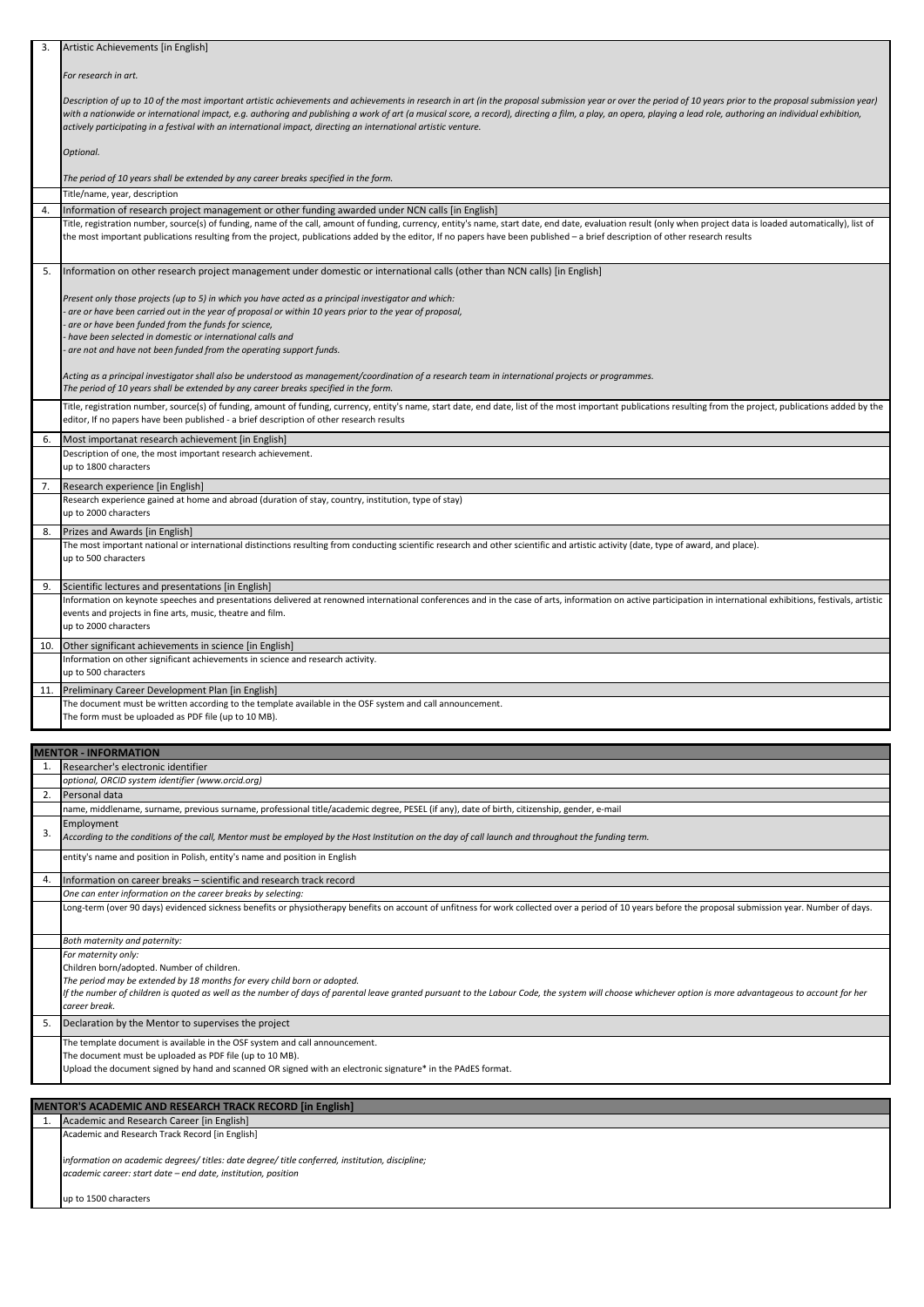| 2.  | <b>Publication Record</b>                                                                                                                                                                                                                                                                                                                                                                                                                                                                                                                             |                                                 |                                                 |                                    |                                              |                                              |
|-----|-------------------------------------------------------------------------------------------------------------------------------------------------------------------------------------------------------------------------------------------------------------------------------------------------------------------------------------------------------------------------------------------------------------------------------------------------------------------------------------------------------------------------------------------------------|-------------------------------------------------|-------------------------------------------------|------------------------------------|----------------------------------------------|----------------------------------------------|
|     | Up to 10 most important papers published or accepted for publication (letter of acceptance required) in the proposal submission year or over the period of 10 years prior to the proposal submission year.                                                                                                                                                                                                                                                                                                                                            |                                                 |                                                 |                                    |                                              |                                              |
|     | For research in art, up to 10 most important papers published or accepted for publication (letter of acceptance required) or artistic achievements and achievements in research in art in the proposal<br>submission year or over the period of 10 years prior to the proposal submission year.                                                                                                                                                                                                                                                       |                                                 |                                                 |                                    |                                              |                                              |
|     | The period of 10 years shall be extended by any career breaks specified in the form.                                                                                                                                                                                                                                                                                                                                                                                                                                                                  |                                                 |                                                 |                                    |                                              |                                              |
|     | Authors, title in the original publication language [with translation into English], journal, monograph title in the original publication language, year of publication, publisher, place of publication,                                                                                                                                                                                                                                                                                                                                             |                                                 |                                                 |                                    |                                              |                                              |
|     | volume/issue, pages, ISBN/ISSN, editors, open access (YES/NO), total number of citations without self-citations, publication status (published/accepted for publication), DOI Number<br>Letter of acceptance                                                                                                                                                                                                                                                                                                                                          | if publication status: accepted for publication |                                                 |                                    |                                              |                                              |
| 4.  |                                                                                                                                                                                                                                                                                                                                                                                                                                                                                                                                                       | PDF file (up to 10 MB)                          |                                                 |                                    |                                              |                                              |
|     | Artistic Achievements [in English]                                                                                                                                                                                                                                                                                                                                                                                                                                                                                                                    |                                                 |                                                 |                                    |                                              |                                              |
|     | For research in art only.                                                                                                                                                                                                                                                                                                                                                                                                                                                                                                                             |                                                 |                                                 |                                    |                                              |                                              |
|     | Description of up to 10 of the most important artistic achievements and achievements in research in art (in the proposal submission year or over the period of 10 years prior to the proposal submission year)<br>with a nationwide or international impact, e.g. authoring and publishing a work of art (a musical score, a record), directing a film, a play, an opera, playing a lead role, authoring an individual exhibition,<br>actively participating in a festival with an international impact, directing an international artistic venture. |                                                 |                                                 |                                    |                                              |                                              |
|     | Optional.                                                                                                                                                                                                                                                                                                                                                                                                                                                                                                                                             |                                                 |                                                 |                                    |                                              |                                              |
|     | The period of 10 years shall be extended by any career breaks specified in the form.                                                                                                                                                                                                                                                                                                                                                                                                                                                                  |                                                 |                                                 |                                    |                                              |                                              |
| 5.  | Title/name, year, description<br>Information of research project management or other funding awarded under NCN calls [in English]                                                                                                                                                                                                                                                                                                                                                                                                                     |                                                 |                                                 |                                    |                                              |                                              |
|     | Enter projects, fellowships, scholarships, research activities carried out in the year of proposal or within the last 10 years prior to the year of proposal. The period of 10 years shall be extended by any career<br>breaks specified in the form.                                                                                                                                                                                                                                                                                                 |                                                 |                                                 |                                    |                                              |                                              |
|     | Title, registration number, source(s) of funding, amount of funding, currency, entity's name, start date, end date (do not complete for ongoing projects), list of the most important publications resulting from<br>the project, publications added by the editor, If no papers have been published - a brief description of other research results                                                                                                                                                                                                  |                                                 |                                                 |                                    |                                              |                                              |
| 6.  | Information on research project management under domestic or international calls (other than NCN calls) [in English]                                                                                                                                                                                                                                                                                                                                                                                                                                  |                                                 |                                                 |                                    |                                              |                                              |
|     | Enter projects (up to 5) in which one has acted as principal investigator and which:<br>are or have been carried out in the year of proposal or within 10 years prior to the year of proposal, -                                                                                                                                                                                                                                                                                                                                                      |                                                 |                                                 |                                    |                                              |                                              |
|     | are or have been funded from the funds for science,<br>have been selected in domestic or international calls and                                                                                                                                                                                                                                                                                                                                                                                                                                      |                                                 |                                                 |                                    |                                              |                                              |
|     | are not and have not been funded from the operating support funds.                                                                                                                                                                                                                                                                                                                                                                                                                                                                                    |                                                 |                                                 |                                    |                                              |                                              |
|     | Acting as a principal investigator shall also be understood as management/coordination of a research team in international projects or programmes.<br>The period of 10 years shall be extended by any career breaks specified in the form.                                                                                                                                                                                                                                                                                                            |                                                 |                                                 |                                    |                                              |                                              |
|     | Title, registration number, source(s) of funding, amount of funding, currency, entity's name, start date, end date (do not complete for ongoing projects), list of the most important publications resulting from<br>the project, publications added by the editor, If no papers have been published - a brief description of other research results                                                                                                                                                                                                  |                                                 |                                                 |                                    |                                              |                                              |
| 6.  | Most importanat research achievement [in English]                                                                                                                                                                                                                                                                                                                                                                                                                                                                                                     |                                                 |                                                 |                                    |                                              |                                              |
|     | Description of one, the most important research achievement.<br>up to 1800 characters                                                                                                                                                                                                                                                                                                                                                                                                                                                                 |                                                 |                                                 |                                    |                                              |                                              |
| 7.  | Research experience [in English]                                                                                                                                                                                                                                                                                                                                                                                                                                                                                                                      |                                                 |                                                 |                                    |                                              |                                              |
|     | Research experience gained at home and abroad (duration of stay, country, institution, type of stay)<br>up to 2000 characters                                                                                                                                                                                                                                                                                                                                                                                                                         |                                                 |                                                 |                                    |                                              |                                              |
| 8.  | Prizes and Awards [in English]                                                                                                                                                                                                                                                                                                                                                                                                                                                                                                                        |                                                 |                                                 |                                    |                                              |                                              |
|     | The most important national or international distinctions resulting from conducting scientific research and other scientific and artistic activity (date, type of award, and place).<br>up to 500 characters                                                                                                                                                                                                                                                                                                                                          |                                                 |                                                 |                                    |                                              |                                              |
| 9.  | Scientific lectures and presentations [in English]<br>Information on keynote speeches and presentations delivered at renowned international conferences and in the case of arts, information on active participation in international exhibitions, festivals, artistic                                                                                                                                                                                                                                                                                |                                                 |                                                 |                                    |                                              |                                              |
|     | events and projects in fine arts, music, theatre and film.<br>up to 2000 characters                                                                                                                                                                                                                                                                                                                                                                                                                                                                   |                                                 |                                                 |                                    |                                              |                                              |
| 10. | Other significant achievements in science [in English]                                                                                                                                                                                                                                                                                                                                                                                                                                                                                                |                                                 |                                                 |                                    |                                              |                                              |
|     | Information on other significant achievements in science and research activity.<br>up to 500 characters                                                                                                                                                                                                                                                                                                                                                                                                                                               |                                                 |                                                 |                                    |                                              |                                              |
| 12. | Supervision and mentoring experience [in English]                                                                                                                                                                                                                                                                                                                                                                                                                                                                                                     |                                                 |                                                 |                                    |                                              |                                              |
|     | e.g., number of promoted doctoral students; participation in mentoring programmes (such as funded by Foundation for Polish Science); involvement in projects such as Innovative Training Networks,                                                                                                                                                                                                                                                                                                                                                    |                                                 |                                                 |                                    |                                              |                                              |
|     | Erasmus Plus, etc.; leading one's own research group, implementation of projects involving MA or PhD students; supervision of university research societies and awards for achievements in this field, e.g., in<br>the national competition "StRuNa; conducting capacity building workshops; working in culturally diverse teams; etc.                                                                                                                                                                                                                |                                                 |                                                 |                                    |                                              |                                              |
|     |                                                                                                                                                                                                                                                                                                                                                                                                                                                                                                                                                       |                                                 |                                                 |                                    |                                              |                                              |
| 1.  | PERSONNEL COSTS AND SCHOLARSHIPS<br>Will the PI's family come to live with him/her in Poland during his/her POLONEZ BIS fellowship for a period of 3 months or more? YES/NO                                                                                                                                                                                                                                                                                                                                                                           |                                                 |                                                 |                                    |                                              |                                              |
|     |                                                                                                                                                                                                                                                                                                                                                                                                                                                                                                                                                       |                                                 |                                                 |                                    |                                              |                                              |
|     | Family is to be understood as spouse/partner and/or child(ren).                                                                                                                                                                                                                                                                                                                                                                                                                                                                                       |                                                 |                                                 |                                    |                                              |                                              |
| 2.  | Will the applicant claim special needs allowance? YES/NO                                                                                                                                                                                                                                                                                                                                                                                                                                                                                              |                                                 |                                                 |                                    |                                              |                                              |
|     | Special needs allowance is available to persons with long-term physical, mental, intellectual or sensory impairment, which in interaction with various barriers may hinder their full and<br>effective participation in society on an equal basis with others (Article 1 of the UN Convention on the Rights of Persons with Disabilities https://www.un.org/development/desa/disabilities).                                                                                                                                                           |                                                 |                                                 |                                    |                                              |                                              |
|     |                                                                                                                                                                                                                                                                                                                                                                                                                                                                                                                                                       |                                                 |                                                 | Project-related                    |                                              |                                              |
| No  | Name / nature of contribution to the<br>project                                                                                                                                                                                                                                                                                                                                                                                                                                                                                                       | Entity                                          | Type of employment<br>PI's full-time employment | remuneration period [in<br>months] | Annual cost [PLN]                            | Total salary cost on grant [PLN]             |
|     |                                                                                                                                                                                                                                                                                                                                                                                                                                                                                                                                                       |                                                 | salary:                                         |                                    |                                              |                                              |
| 1.  | Principal Investigator                                                                                                                                                                                                                                                                                                                                                                                                                                                                                                                                | filled automatically                            | - living allowance<br>- mobility allowance      | 24<br>24                           | filled automatically<br>filled automatically | filled automatically<br>filled automatically |
|     |                                                                                                                                                                                                                                                                                                                                                                                                                                                                                                                                                       |                                                 | - family allowance                              | 24                                 | filled automatically                         | filled automatically                         |
|     |                                                                                                                                                                                                                                                                                                                                                                                                                                                                                                                                                       |                                                 | - special needs allowance                       | 24                                 | filled automatically                         | filled automatically                         |
| 2.  | Mentor                                                                                                                                                                                                                                                                                                                                                                                                                                                                                                                                                | filled automatically                            | additional salary / no<br>remuneration          |                                    |                                              |                                              |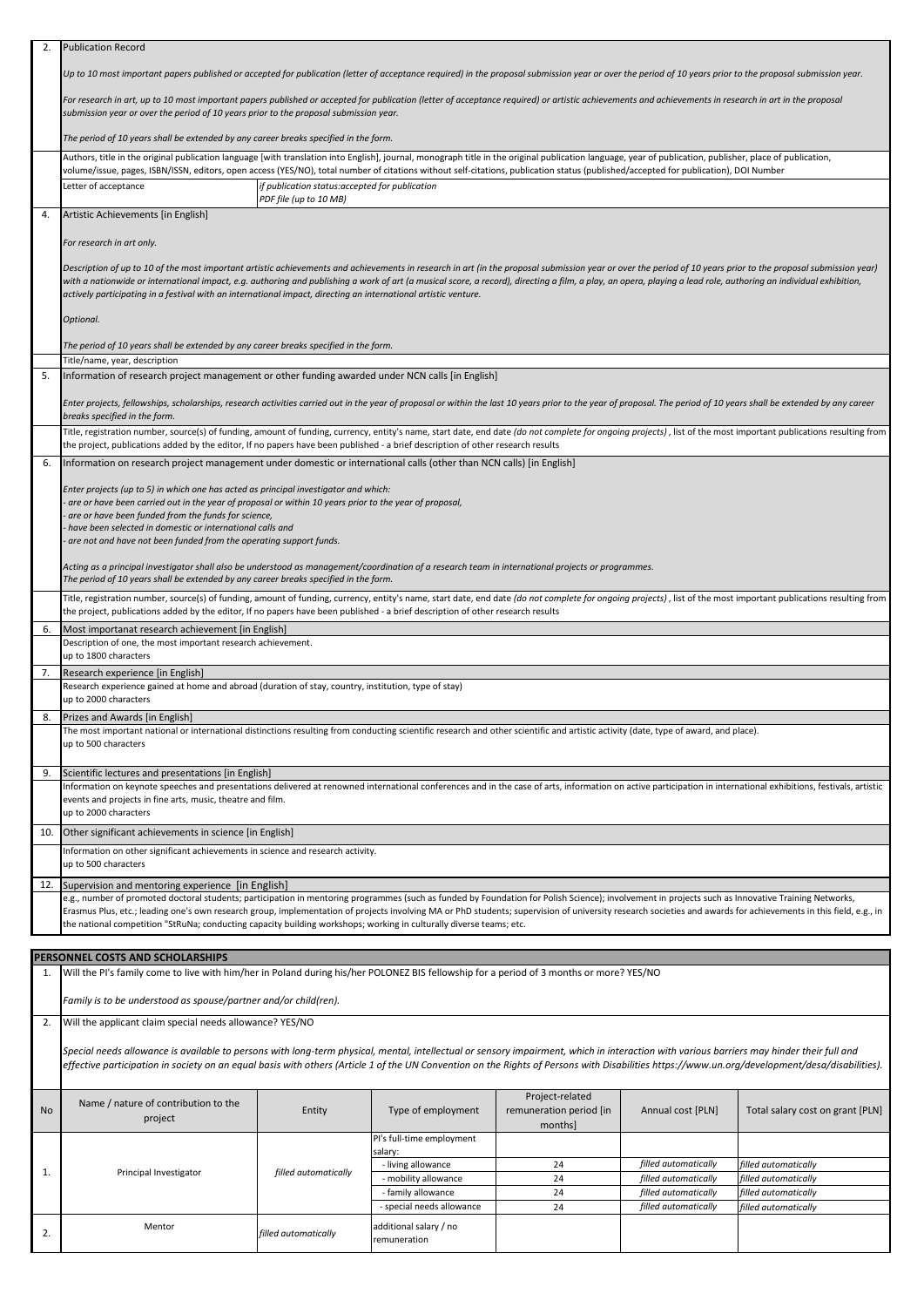| э.       | Co-investigator                         | filled automatically | additional salary / no<br>remuneration       |  |  |
|----------|-----------------------------------------|----------------------|----------------------------------------------|--|--|
| -4.      | Scholarship grantee/Student/PhD student | filled automatically | scholarship/student or PhD<br>student salary |  |  |
| $\cdots$ |                                         |                      |                                              |  |  |

|     | <b>RESEARCH EQUIPMENT</b>                               |  |  |
|-----|---------------------------------------------------------|--|--|
| -1. | Name of research equipment in Polish                    |  |  |
| 2.  | Name of research equipment in English                   |  |  |
| 3.  | Description [in English]                                |  |  |
| 4.  | Merit-based justification for the purchase [in English] |  |  |
| 5.  | Entity                                                  |  |  |
| 6.  | Year of purchase or construction                        |  |  |
| 7.  | Unit cost [PLN]                                         |  |  |
| 8.  | Number of units                                         |  |  |
| 9.  | NCN's contribution [PLN]                                |  |  |
| 10. | Entity's contribution (if any) [PLN]                    |  |  |

|    | <b>OTHER DIRECT COSTS</b>                     |                                                                                                                                                                   |      |      |              |  |
|----|-----------------------------------------------|-------------------------------------------------------------------------------------------------------------------------------------------------------------------|------|------|--------------|--|
|    | Other direct costs                            |                                                                                                                                                                   |      |      |              |  |
| 1. | Name/description [in English]                 |                                                                                                                                                                   |      |      |              |  |
| 2. | Category                                      | 1. Outsourced services<br>2. Bussines trips<br>3. Visits and consultations<br>4. Collective investigators<br>5. Other costs<br>6. Materials<br>7. Small equipment |      |      |              |  |
| 3. | Entity                                        |                                                                                                                                                                   |      |      |              |  |
| 4. | Calculation and merit-based justification for |                                                                                                                                                                   |      |      |              |  |
|    | the purchase [in English]                     |                                                                                                                                                                   |      |      |              |  |
| .5 | Annual cost [PLN]                             | Year                                                                                                                                                              | Year | Year | <b>TOTAL</b> |  |
|    |                                               |                                                                                                                                                                   |      |      |              |  |

# **OPEN ACCESS**

*Cost of Open Access to publications and research data may be planned under indirect costs (max 2% of direct costs).*

*Below, enter the cost of Open Access. The entire cost can be planned in the first year of the project duration. The percentage of the cost planned will be displayed in the Budget summary section.*

*The cost of Open Access to publications may only be incurred as indirect costs.*

*The cost of Open Access planned as direct costs (section "other direct costs") will be regarded as a formal error.*

|   | Entity | Indirect costs of Open Access                                               |
|---|--------|-----------------------------------------------------------------------------|
|   |        | $\sim$ $\sim$<br>forecasted costs of open access (up to 2% of direct costs) |
| . |        |                                                                             |

|                                            | <b>TOTAL COSTS OF THE ENTITIES (calculated automatically)</b> |             |                           |      |              |  |
|--------------------------------------------|---------------------------------------------------------------|-------------|---------------------------|------|--------------|--|
| 11.                                        |                                                               | Entity name |                           |      |              |  |
| $\overline{2}$ .                           | Indirect costs of OA [%]                                      |             | up to 2% of direct costs  |      |              |  |
| ١з.                                        | Other indirect costs [%]                                      |             | up to 20% of direct costs |      |              |  |
|                                            |                                                               | Year        | Year                      | Year | <b>TOTAL</b> |  |
|                                            | Direct costs, including:                                      |             |                           |      |              |  |
|                                            | personnel costs and scholarships, including:                  |             |                           |      |              |  |
|                                            | - PI's full-time employment salary -<br>living allowance      |             |                           |      |              |  |
|                                            | - PI's full-time employment salary - other<br>elements        |             |                           |      |              |  |
|                                            | -- additional salaries                                        |             |                           |      |              |  |
|                                            | -- student and PhD student scholarships<br>and salaries       |             |                           |      |              |  |
| research equipment, device, software costs |                                                               |             |                           |      |              |  |
|                                            | other direct costs                                            |             |                           |      |              |  |
|                                            | Indirect costs, including:                                    |             |                           |      |              |  |
|                                            | - indirect costs of OA                                        |             |                           |      |              |  |
|                                            | - other indirect costs                                        |             |                           |      |              |  |
| <b>Total costs</b>                         |                                                               |             |                           |      |              |  |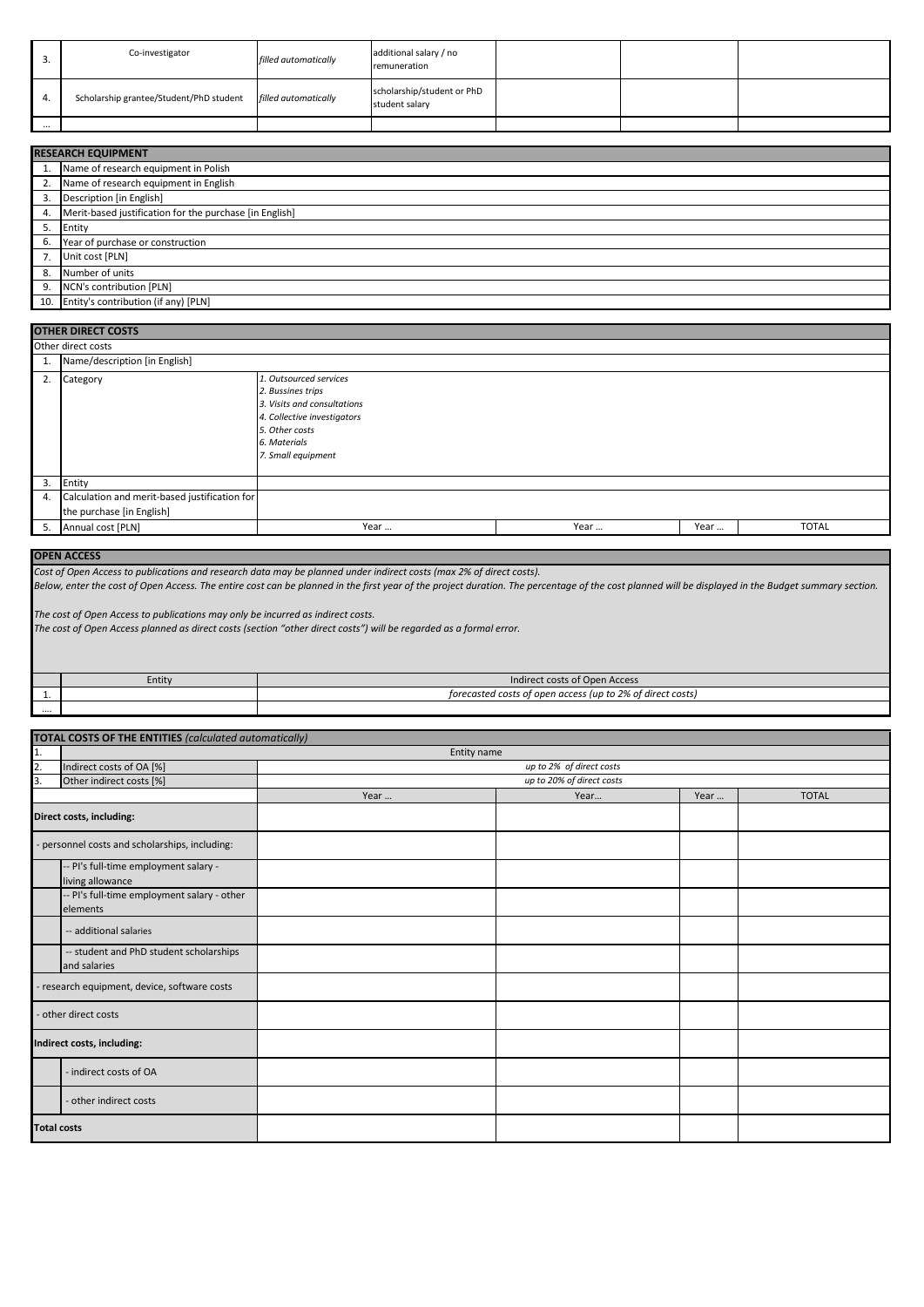|                                              | <b>TOTAL COSTS</b> (calculated automatically)             |      |      |      |              |  |
|----------------------------------------------|-----------------------------------------------------------|------|------|------|--------------|--|
|                                              |                                                           | Year | Year | Year | <b>TOTAL</b> |  |
|                                              | Direct costs, including:                                  |      |      |      |              |  |
|                                              | personnel costs and scholarships, including:              |      |      |      |              |  |
|                                              | -- PI's full-time employment salary -<br>living allowance |      |      |      |              |  |
|                                              | - PI's full-time employment salary - other<br>elements    |      |      |      |              |  |
|                                              | -- additional salaries                                    |      |      |      |              |  |
|                                              | -- student and PhD student scholarships<br>and salaries   |      |      |      |              |  |
| - research equipment, device, software costs |                                                           |      |      |      |              |  |
| other direct costs                           |                                                           |      |      |      |              |  |
|                                              | Indirect costs, including:                                |      |      |      |              |  |
|                                              | - indirect costs of OA                                    |      |      |      |              |  |
|                                              | - other indirect costs                                    |      |      |      |              |  |
| <b>Total costs</b>                           |                                                           |      |      |      |              |  |

|      | SPECIFIC COST BREAKDOWN (for projects for which funding constitutes state aid) |  |  |  |
|------|--------------------------------------------------------------------------------|--|--|--|
|      | Type of expenditure                                                            |  |  |  |
|      | Cost category                                                                  |  |  |  |
|      | Cost type                                                                      |  |  |  |
| -4.  | Total gross cost [PLN]                                                         |  |  |  |
| - 5. | Eligible cost [PLN]                                                            |  |  |  |
| 6.   | Own contribution [PLN]                                                         |  |  |  |
|      | NCN contribution [PLN]                                                         |  |  |  |
| 8.   | Year                                                                           |  |  |  |

# **DATA MANAGEMENT PLAN**

*To be filled out in English.* 

*Before filling out the form, read the Guidelines for completing the data management plan for a research project that can be found in the call announcement.* 

*The NCN recognises that some projects will not generate, re-use or analyse research data and similar materials. In these cases, a short explanation is required as an answer to the question 1.1. How will new data be collected or produced and/or how will existing data be re-used. Under each question, a text box for description (up to 1000 characters).* 

| $\mathbf{1}$ | Data description and collection or re-use of existing data                                                                                                                |  |  |  |
|--------------|---------------------------------------------------------------------------------------------------------------------------------------------------------------------------|--|--|--|
| 1.1          | How will new data be collected or produced and/or how will existing data be re-used?                                                                                      |  |  |  |
| 1.2          | What data (for example the types, formats, and volumes) will be collected or produced?                                                                                    |  |  |  |
| 2.           | Documentation and data quality                                                                                                                                            |  |  |  |
| 2.1          | What metadata and documentation (for example methodology or data collection and way of organising data) will accompany data?                                              |  |  |  |
| 2.2          | What data quality control measures will be used?                                                                                                                          |  |  |  |
| 3.           | Storage and backup during the research process                                                                                                                            |  |  |  |
| 3.1          | How will data and metadata be stored and backed up during the research process?                                                                                           |  |  |  |
| 3.2          | How will data security and protection of sensitive data be taken care of during the research?                                                                             |  |  |  |
| 4.           | Legal requirements, codes of conduct                                                                                                                                      |  |  |  |
| 4.1          | If personal data are processed, how will compliance with legislation on personal data and on data security be ensured?                                                    |  |  |  |
| 4.2          | How will other legal issues, such as intellectual property rights and ownership, be managed? What legislation is applicable?                                              |  |  |  |
| 5.           | Data sharing and long-term preservation                                                                                                                                   |  |  |  |
| 5.1          | How and when will data be shared ? Are there possible restrictions to data sharing or embargo reasons?                                                                    |  |  |  |
| 5.2          | How will data for preservation be selected, and where will data be preserved long-term (for example a data repository or archive)?                                        |  |  |  |
| 5.3          | What methods or software tools will be needed to access and use the data?                                                                                                 |  |  |  |
| 5.4          | How will the application of a unique and persistent identifier (such us a Digital Object Identifier (DOI)) to each data set be ensured?                                   |  |  |  |
| 6.           | Data management responsibilities and resources                                                                                                                            |  |  |  |
| 6.1          | Who (for example role, position, and institution) will be responsible for data mangement (i.e the data steward)?                                                          |  |  |  |
| 6.2          | What resources (for example financial and time) will be dedicated to data management and ensuring the data will be FAIR (Findable, Accessible, Interoperable, Re-usable)? |  |  |  |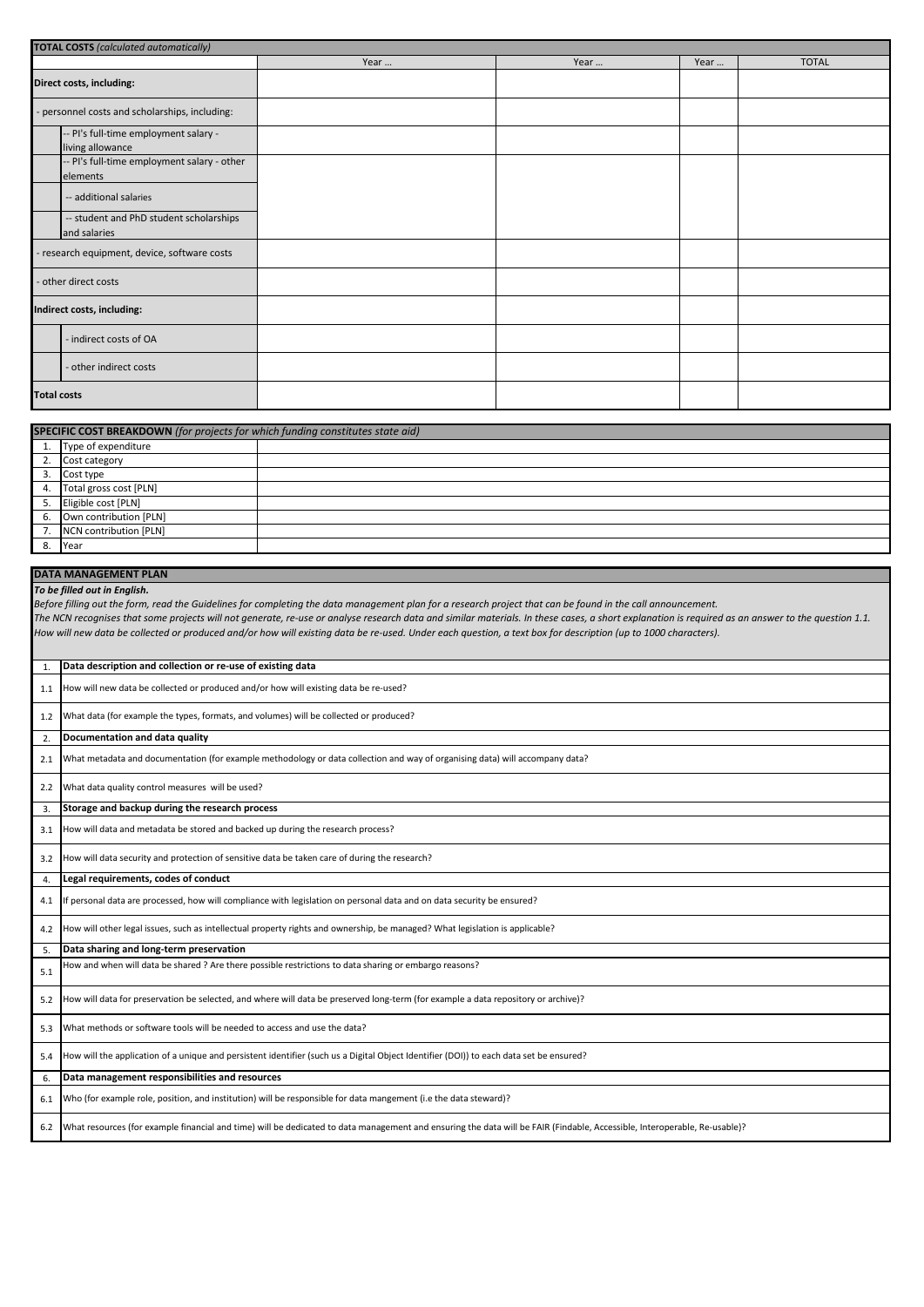#### **PERSONAL DATA PROTECTION**

*Acting pursuant to Article 13 (1) and (2) of the Regulation (EU) 2016/679 of the European Parliament and of the Council of 27 April 2016 on the protection of natural persons with regard to the processing of personal data and on the free movement of such data, and repealing Directive 95/46/EC (General Data Protection Regulation) (OJ L 2016, No 119, p.1), this is to inform all those applying for funding of a research project, scientific activity, fellowship or doctoral scholarship that:*

*a) the National Science Centre ("NCN") with its registered office in Krakow at ul. Twardowskiego 16, 30-312 Kraków, is the controller of your personal data,*

*b) the NCN's designated Data Protection Officer can be contacted via electronic mail at iod@ncn.gov.pl, by phone at +48 12 341 91 26 or directly at the registered office of the data controller,* c) the NCN shall process your personal data pursuant to Article 6 (1) (c) of the General Data Protection Regulation. in conjunction with Article 20 of the Act on the National Science Centre of 30 April 2010 (Journal of

*Laws of 2018, item 947, as amended),*

*d) your personal data shall be processed for the purpose of:*

*- evaluation of the proposal for funding of a research project, scientific activity, fellowship or doctoral scholarship,*

*- supervision, financial and accounting operations, audits performed in the course of and after the completion of the research project, scientific activity, fellowship or doctoral scholarship, evaluation of implementation thereof and settlement of funding agreements, if funding is granted for the completion of a research project, scientific activity, fellowship or doctoral scholarship, and* 

*- evaluating the NCN's own tasks, reporting, dissemination of the information on the NCN's calls for proposals throughout the scientific community, implementation of other activities regulated by generally applicable laws and for archiving purposes,*

*e) your personal data shall be processed from the moment it has been collected for as long as it is necessary to achieve the purposes indicated in point d) and to pursue related claims, for the period required by generally applicable laws and for the period of storage as defined by the NCN's records management procedures and the Uniform File Classification System,*

*f) provision of your personal data is a statutory requirement and without its disclosure the purposes described in point d) cannot be achieved,*

a) the recipients of your personal data may only be entities authorised to collect personal data pursuant to generally applicable laws and, to the extent specified in Article 31 of the Act on the National Science Centre *of 30 April 2010 (Journal of Laws of 2018, item 947, as amended), individuals using the NCN's website,*

*h) your personal data may be transferred for processing to third parties, such as the National Information Processing Institute with its registered office at al. Niepodległości 188b, 00-608 Warsaw. Such third parties process data based on personal data transfer contracts and are also bound to keep the data being processed confidential,*

*i) you have the right to access your personal data, correct your personal data and restrict the processing of your personal data, and*

*j) you have the right to lodge a complaint with the President of the Personal Data Protection Office if the General Data Protection Regulation is violated.*

## **ADMINISTRATIVE DECLARATIONS**

*where the applicant is a natural person*

#### 1. Declarations by the natural person acting as the applicant

*1. I have not been employed by the host institution between 15 June 2019 and the day of the proposal submission\*;*

*2. I will not be employed by the host institution from the day of proposal submission to the closing date of the call (15 June 2022)\*;*

*3. the research tasks specified in this proposal are not and have not been funded from the NCN resources and/or from other sources;* 

*4. should I apply for or receive funding of the research tasks specified in this proposal from another source than the NCN, I shall:* 

*a) in the event that funding is received from the NCN:*

*- resign from applying for funding from another source* 

*or* 

#### *- resign from funding of research tasks allocated by the NCN Director or*

*b) in the event that funding is received from another source:*

*- resign from applying for funding under this call of proposal organised by the NCN* 

*or* 

*- resign from accepting funding from other source;*

*5. should the proposal be recommended for funding, the results generated during the research project shall be evaluated and published in a journal/journals of international impact;*

*6. should the proposal be recommended for funding, I agree to have the project abstract for the general public published on the National Science Centre's and National Information Processing Institute's websites alongside the information on the call's results;*

*7. I have read the rules according to which the decision of the NCN Director is delivered;*

*8. I agree to have the proposal verified by means of anti-plagiarism software and the contents of the proposal placed in the software database; and*

*9. I have read the Code of the National Science Centre on Research Integrity and Applying for Research Funding and undertake to use it;*

*10. In the event that funding is granted by the NCN, I will stay on the territory of Poland for the entire project funding term according to regulations set forth in the Resolution of the NCN Council no 44/2022 of 07.04.2022 amending the terms and regulations on awarding NCN funds for research projects carried out by incoming researchers under POLONEZ BIS 2 call for proposals;*

*11. In the event that funding is granted by the NCN, during the funding term I will not:*

 *- use other sources of funding my travel to and stay in Poland;*

 *- undertake international mobility unless it is directly related to the implemented project (documented business trips) or holidays, time off work and other excused absences from work regulated by generally applicable laws.*

*\* The period referred to in 1 and 2 above shall exclude the period of employment of the applicant in the host institution beginning on or after 24 February 2022, if the applicant arrived in Poland on or after 24 February 2022, as a result of the military aggression of Russia against Ukraine.*

2. Declarations by the head of the entity/authorised representative

#### *I hereby declare that:*

*1. the research tasks specified in this proposal are not and have not been funded from the NCN resources and/or from other sources;* 

*2. should I apply for or receive funding of the research tasks specified in this proposal from another source than the NCN, I shall:* 

*a) in the event that funding is received from the NCN:*

*- resign from applying for funding from another source* 

*or* 

*- notify the natural person acting as the applicant of my resignation from funding of research tasks allocated by the NCN Director or*

*b) in the event that funding is received from another source:*

*- notify the natural person acting as the applicant of my resignation from applying for funding under this call of proposal organised by the NCN* 

*or* 

*- resign from accepting funding from other source;*

*3. should the research project be awarded funding, acting on behalf of the entity I represent, I shall:*

*a) include the research project in the financial plan of the entity;*

*b) employ the project's principal investigator for the entire POLONEZ BIS funding term pursuant to a full-time employment contract and for the exclusive purpose of performing research and training activities related to the Fellowship;*

*c) employ investigators necessary to conduct the research project in compliance with the proposal and principles set out for the call;*

*d) comply with the rules of the European Charter for Researchers and Code of Conduct for the Recruitment of Researchers;*

*e) employ the mentor pursuant to an employment contract with the contracted working time sufficient to allow for adequate suoervision of the project and mentoring of the PI;*

*f) provide the conditions required for the completion of the research, including free full access to laboratory/office premises and research equipment required for the completion of the research, as declared in the Host Institution Capacity Form;*

*g) provide the principal investigator with administrative and accounting assistance, incl. by employing a part-time administrative assistant with fluent command of English (at least 0,25 full-time equivalent); h) provide additional support and benefits for the principal investigator, as indicated in the Host Institution Capacity Form;*

*i) supervise the completion of the research project and proper disbursement of project monies;*

*j) support the principal investigator in obtaining the required approvals, opinions, permits or permissions necessary to carry out the aforementioned research;*

*k) support the principal investigator in promoting research outputs, open access publishing and data management;*

*l) allow the principal investigator to carry out the intersectoral secondment at the time and place he/she selects.*

*4. should the proposal be recommended for funding, I agree to have the project abstract for the general public published on the National Science Centre's and National Information Processing Institute's websites alongside the information on the call's results;*

*5. I have read the rules according to which the decision of the NCN Director is delivered;*

*6. I agree to have the proposal verified by means of anti-plagiarism software and the contents of the proposal placed in the software database; and*

*7. I have read the Code of the National Science Centre on Research Integrity and Applying for Research Funding and undertake to use it.*